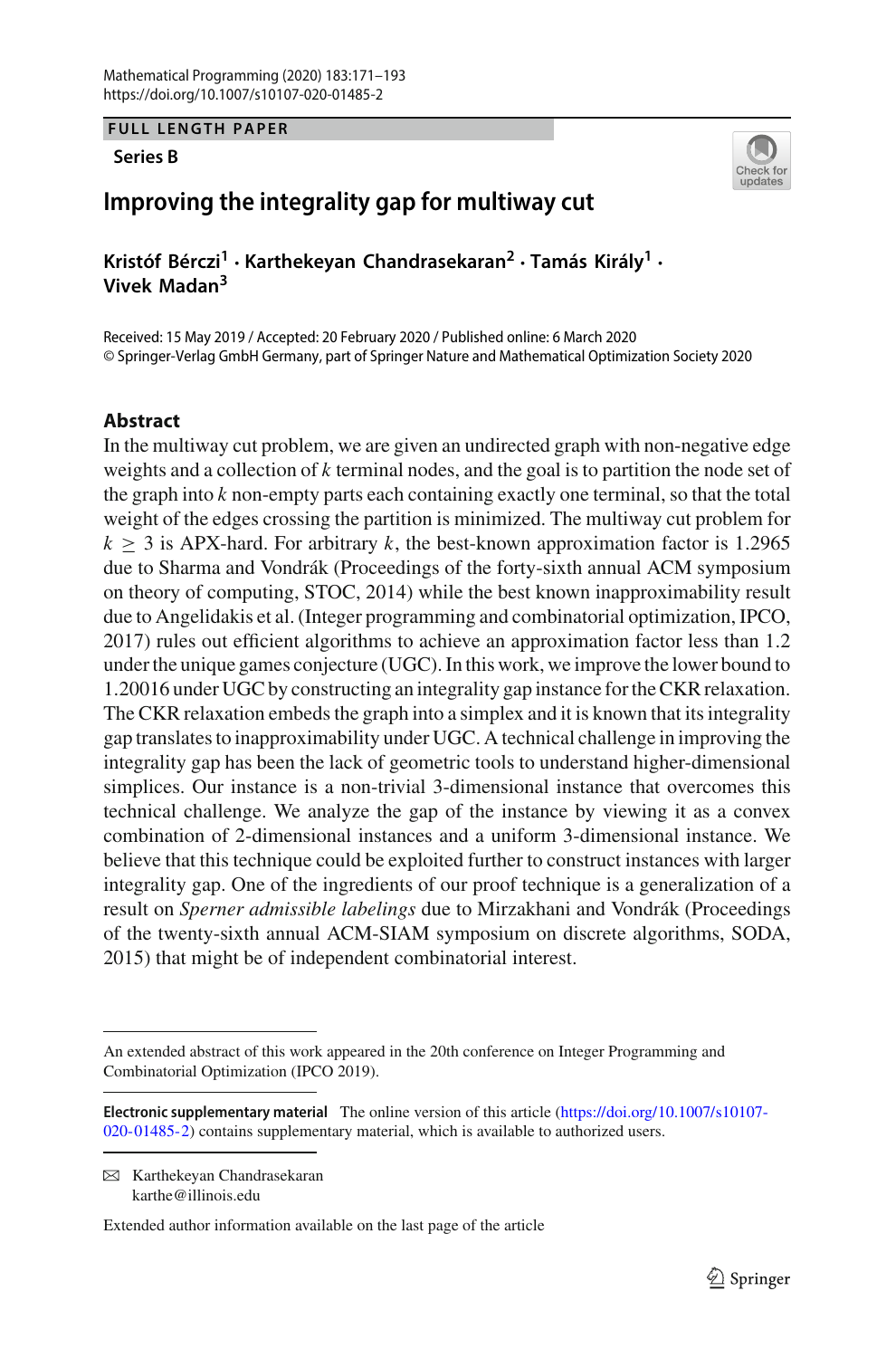**Keywords** Combinatorial optimization · Multiway cut · Integrality gap · Approximation

**Mathematics Subject Classification** 90C27 (Combinatorial Optimization)

### **1 Introduction**

In the multiway cut problem, we are given an undirected graph with non-negative edge weights and a collection of *k* terminal nodes and the goal is to find a minimum weight subset of edges to delete so that the *k* input terminals cannot reach each other. Equivalently, the goal is to find a partition of the nodes into *k* sets with each set containing exactly one terminal, such that the weight of the union of the edge boundaries of the sets is minimized. For convenience, we will use *k-way cut* to denote this problem when we would like to highlight the dependence on *k* and *multiway cut* to denote this problem when *k* grows with the size of the input graph. The 2-way cut problem is the classic minimum  $\{s, t\}$ -cut problem which is solvable in polynomial time. For  $k \geq 3$ , Dahlhaus et al. [\[6](#page-22-0)] showed that the *k*-way cut problem is APX-hard and gave a  $(2 - 2/k)$ -approximation. Owing to its applications in partitioning and clustering, *k*-way cut has been intensely investigated in the algorithms literature. Several novel rounding techniques in the approximation literature were discovered to address the approximability of this problem.

The best-known approximability as well as inapproximability results are based on a linear programming relaxation, popularly known as the CKR relaxation in honor of the authors—C˘alinescu, Karloff and Rabani—who introduced it [\[4\]](#page-22-1). The CKR relaxation takes a geometric perspective of the problem. For a graph  $G = (V, E)$  with edge weights  $w : E \to \mathbb{R}_+$  and terminals  $t_1, \ldots, t_k$ , the CKR relaxation is given by

$$
\min \frac{1}{2} \sum_{e=\{u,v\} \in E} w(e) \|x^u - x^v\|_1
$$
  
s.t.  

$$
x^u \in \Delta_k \quad \forall u \in V,
$$

$$
x^{t_i} = e^i \quad \forall i \in [k],
$$

where  $\Delta_k := \{(x_1, \ldots, x_k) \in [0, 1]^k : \sum_{i=1}^k x_i = 1\}$  is the  $(k - 1)$ -dimensional simplex,  $e^i \in \{0, 1\}^k$  is the extreme point of the simplex along the *i*th coordinate axis, i.e.,  $e^i_j = 1$  if and only if  $j = i$ , and  $[k]$  denotes the set  $\{1, \ldots, k\}$ .

Călinescu, Karloff and Rabani designed a rounding scheme for the relaxation which led to a  $(3/2 - 1/k)$ -approximation thus improving on the  $(2 - 2/k)$ -approximation by Dahlhaus et al. For 3-way cut, Cheung et al. [\[5\]](#page-22-2) as well as Karger et al. [\[8\]](#page-22-3) designed alternative rounding schemes that led to a 12/11-approximation factor and also exhibited matching integrality gap instances. We recall that the integrality gap of a minimization LP is the supremum of the possible ratios between the integral optimum value and the LP optimum value. Determining the exact integrality gap of the CKR relaxation for  $k \geq 4$  has been an intriguing open question. After the results by Karger et al. and Cunningham et al., a rich variety of rounding techniques were developed to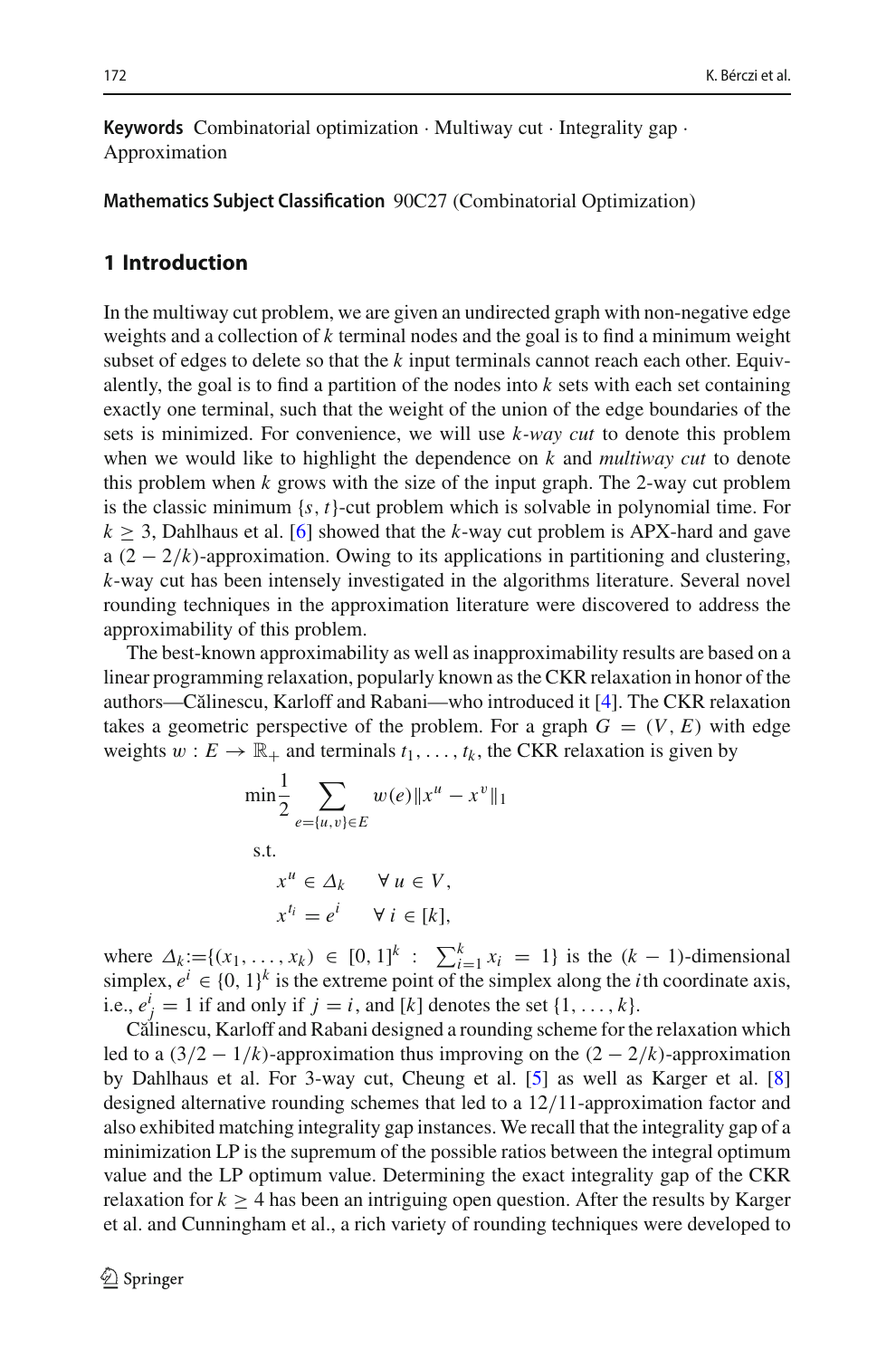improve the approximation factor of  $k$ -way cut for  $k \geq 4$  [\[2](#page-22-4)[,3](#page-22-5)[,11\]](#page-22-6). The best known approximation factor for multiway cut is 1.2965 due to Sharma and Vondrák [\[11](#page-22-6)].

On the hardness of approximation side, Manokaran et al. [\[9](#page-22-7)] showed that the hardness of approximation for *k*-way cut is at least the integrality gap of the CKR relaxation assuming the unique games conjecture (UGC). More precisely, if the integrality gap of the CKR relaxation for  $k$ -way cut is  $\tau_k$ , then it is UGC-hard to approximate  $k$ -way cut within a factor of  $\tau_k - \epsilon$  for every constant  $\epsilon > 0$ . As an immediate consequence of this result, we know that the  $12/11$ -approximation factor for 3-way cut is tight under UGC. For *k*-way cut, Freund and Karloff [\[7](#page-22-8)] constructed an instance showing an integrality gap of  $8/(7+(1/(k-1)))$ . This was the best known integrality gap until Angelidakis et al. [\[1](#page-22-9)] gave a remarkably simple construction showing an integrality gap of  $6/(5 + (1/(k-1)))$  for *k*-way cut. In particular, this gives an integrality gap of 1.2 for multiway cut.

We note that the known upper and lower bounds on the approximation factor for multiway cut match only up to the first decimal digit and thus the approximability of this problem is far from resolved. Indeed, Angelidakis, Makarychev and Manurangsi raise the question of whether the lower bound can be improved. In this work, we improve on the lower bound by constructing an instance with integrality gap 1.20016.

<span id="page-2-0"></span>**Theorem 1** *For every constant*  $\epsilon > 0$ *, there exists an instance of multiway cut such that the integrality gap of the CKR relaxation for that instance is at least*  $1.20016$  –  $\epsilon$ .

The above result in conjunction with the result of Manokaran et al. immediately implies that multiway cut is UGC-hard to approximate within a factor of  $1.20016 - \epsilon$  for every constant  $\epsilon > 0$ .

One of the ingredients of our technique underlying the proof of Theorem [1](#page-2-0) is a generalization of a result on *Sperner admissible labelings* due to Mirzakhani and Vondrák [\[10](#page-22-10)] that might be of independent combinatorial interest (see Theorem [6\)](#page-12-0).

### **2 Background and result**

Before outlining our techniques, we briefly summarize the background literature that we build upon to construct our instance. We rely on two significant results from the literature. In the context of the *k*-way cut problem and the CKR relaxation, a *cut* is a function  $P: \Delta_k \to [k+1]$  such that  $P(e^i) = i$  for all  $i \in [k]$ , where we use the notation  $[k] := \{1, 2, \ldots, k\}$ . The use of  $k+1$  labels as opposed to k labels to describe a cut is slightly non-standard, but is useful for reasons that will become clear later on. The approximation ratio  $\tau_k(\mathcal{P})$  of a distribution  $\mathcal P$  over cuts is given by its *maximum density*:

$$
\tau_k(\mathcal{P}) := \sup_{x, y \in \Delta_k, x \neq y} \frac{\Pr_{P \sim \mathcal{P}}(P(x) \neq P(y))}{(1/2) \|x - y\|_1}.
$$

Karger et al. [\[8\]](#page-22-3) defined

$$
\tau_k^* := \inf_{\mathcal{P}} \tau_k(\mathcal{P}),
$$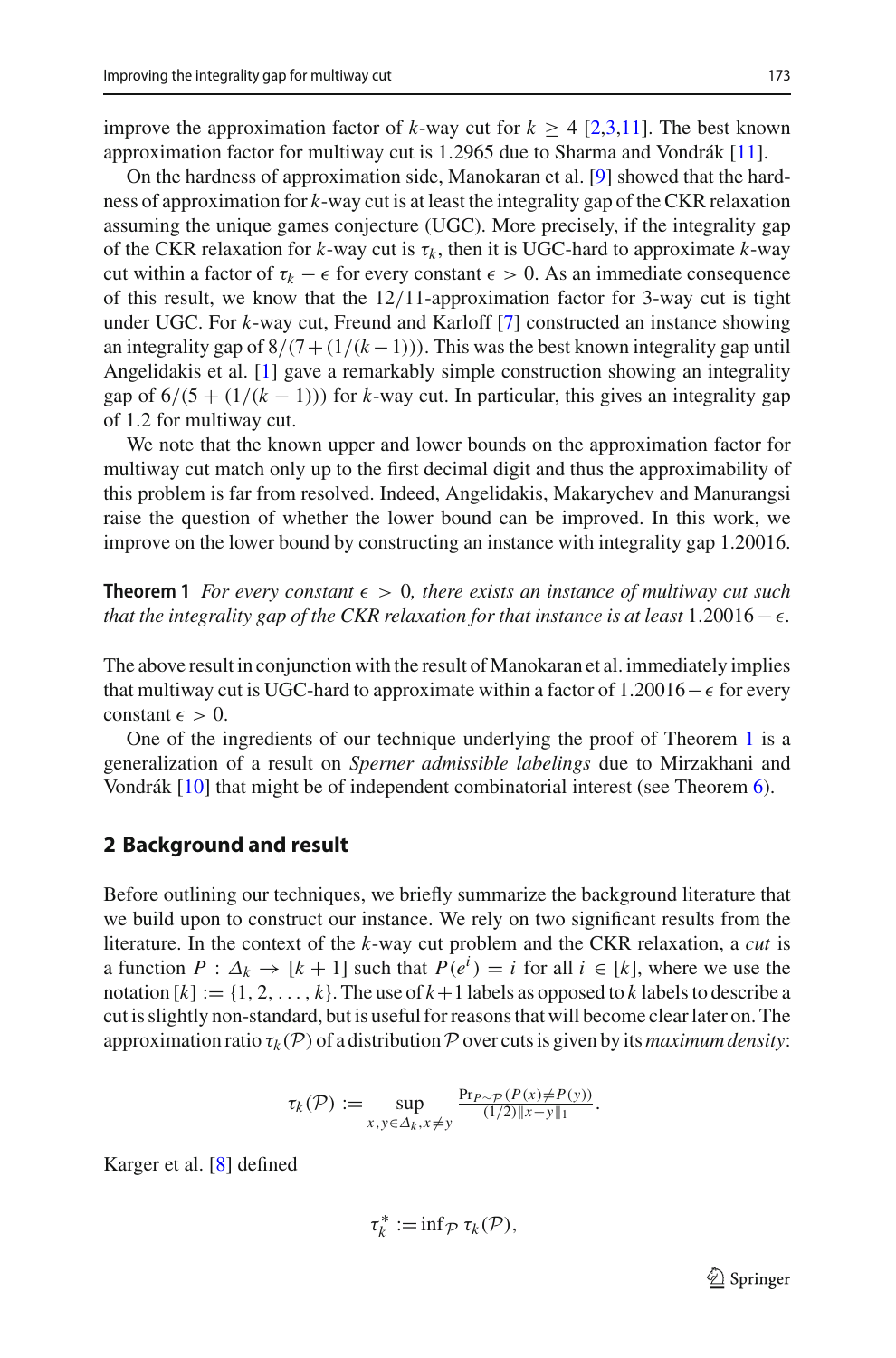and moreover showed that there exists  $P$  that achieves the infimum. Hence,  $\tau_k^* =$ min $\mathcal{P} \tau_k(\mathcal{P})$ . With this definition of  $\tau_k^*$ , Karger et al. [\[8\]](#page-22-3) showed that for every  $\epsilon > 0$ , there is an instance of multiway cut with *k* terminals for which the integrality gap of the CKR relaxation is at least  $\tau_k^* - \epsilon$ . Thus, Karger et al.'s result reduced the problem of constructing an integrality gap instance for multiway cut to proving a lower bound on  $\tau_k^*$ .

Next, Angelidakis et al. [\[1\]](#page-22-9) reduced the problem of lower bounding  $\tau_k^*$  further by showing that it is sufficient to restrict our attention to *non-opposite cuts* as opposed to all cuts. A cut *P* is a *non-opposite cut* if  $P(x) \in$  Support $(x) \cup \{k+1\}$  for every  $x \in \Delta_k$ , where we use the notation Support $(x) := \{i \in [k] \mid x_i \neq 0\}$ . Let  $\Delta_{k,n} := \Delta_k \cap$  $((1/n)\mathbb{Z})^k$  where  $(1/n)\mathbb{Z} := \{i/n \mid i \in \mathbb{Z}\}\$ . For a distribution P over cuts, let

$$
\tau_{k,n}(\mathcal{P}) := \max_{x,y \in \Delta_{k,n}, x \neq y} \frac{\Pr_{P \sim \mathcal{P}}(P(x) \neq P(y))}{(1/2) \|x - y\|_1}, \text{ and}
$$
  

$$
\tilde{\tau}_{k,n}^* := \min \{ \tau_{k,n}(\mathcal{P}) : \mathcal{P} \text{ is a distribution over non-opposite cuts} \}.
$$

A lower bound on  $\tilde{\tau}_{k,n}^*$  can be obtained by constructing a  $(k-1)$ -dimensional instance that has large integrality gap *against non-opposite cuts*. Angelidakis, Makarychev and Manurangsi showed that  $\tilde{\tau}_{k,n}^* - \tau_K^* = O(kn/(K-k))$  for all  $K > k$  as follows: they construct a  $(K - 1)$ -dimensional instance that contains the  $(k - 1)$ -dimensional instance achieving a gap of  $\tilde{\tau}^*_{k,n}$  against non-opposite cuts on all its (*k* − 1)-dimensional faces. They show that the resulting  $(K - 1)$ -dimensional instance achieves a gap of  $\tilde{\tau}_{k,n}^* - O(kn/(K - k))$  against all cuts by observing that every cut in  $\Delta_{K,n}$  is nonopposite on most of its (*k* − 1)-dimensional faces when *K* > *nk*.

Thus, in order to lower bound the integrality gap of the CKR relaxation for multiway cut, it suffices to lower bound  $\tilde{\tau}^*_{k,n}$ . That is, it suffices to construct an instance that has large integrality gap against non-opposite cuts. As a central contribution, Angelidakis, Makarychev and Manurangsi constructed an instance showing that  $\tilde{\tau}_{3,n}^* \geq 1.2 - 1$ *O*(1/*n*). Now, by setting  $n = \Theta(\sqrt{K})$ , we see that  $\tau_K^*$  is at least  $1.2 - O(1/\sqrt{K})$ . Furthermore, they also showed that their lower bound on  $\tilde{\tau}_{3,n}^*$  is almost tight, i.e.,  $\tilde{\tau}_{3,n}^* \leq 1.2.$ 

We remark that  $\tilde{\tau}_{k,n}^*$  can be greater than  $\tau_k^*$  and giving a lower bound for  $\tilde{\tau}_{k,n}^*$  does not immediately imply a lower bound on  $\tau_k^*$ . For instance  $\tau_3^* = 12/11$  whereas  $\tilde{\tau}_{3,n}^*$ can be arbitrarily close to 1.2.

<span id="page-3-0"></span>The main technical challenge towards improving  $\tilde{\tau}_{4,n}^*$  is that one has to deal with the 3-dimensional simplex  $\Delta_4$ . Indeed, all known gap instances including that of Angelidakis, Makarychev and Manurangsi are constructed using the 2-dimensional simplex. In the 2-dimensional simplex, the properties of non-opposite cuts are easy to visualize and their cut-values are convenient to characterize using simple geometric observations. However, the values of non-opposite cuts in the 3-dimensional simplex become difficult to characterize. Our main contribution is a simple argument based on properties of lower-dimensional simplices that overcomes this technical challenge. We construct a 3-dimensional instance that has gap larger than 1.2 against non-opposite cuts.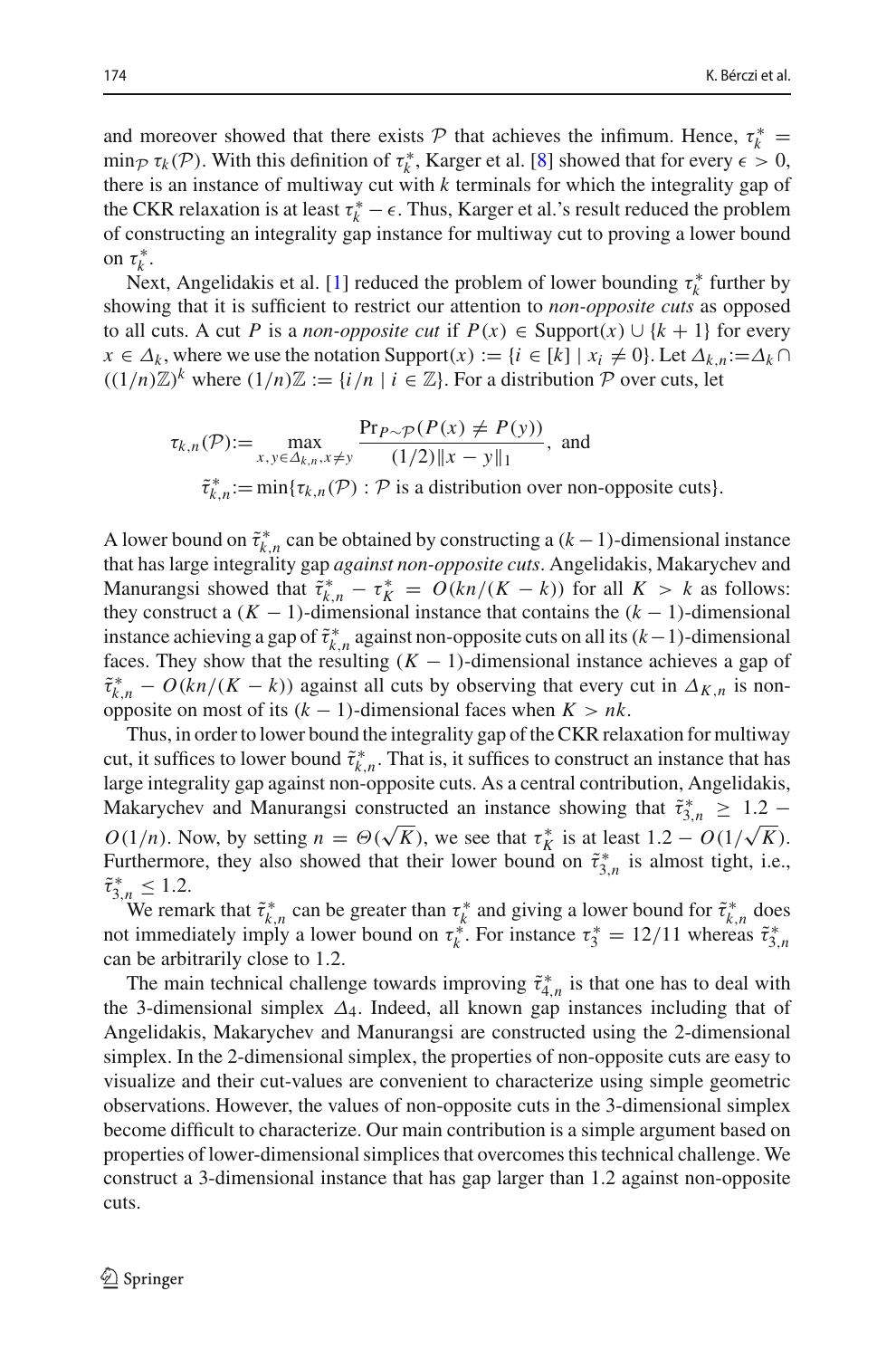**Theorem 2**  $\tilde{\tau}_{4,n}^* \ge 1.20016 - O(1/n)$ .

Theorem [1](#page-2-0) follows from Theorem [2](#page-3-0) using the discussion above.

### **3 Outline of ideas**

Let  $G = (V, E)$  be the graph with node set  $\Delta_{4,n}$  and edge set  $E_{4,n} := \{ xy : x, y \in$  $\Delta_{4,n}$ ,  $\|x - y\|_1 = 2/n$ , where the terminals are the four unit vectors. In order to lower bound  $\tilde{\tau}_{4,n}^*$ , we will come up with weights on the edges of *G* such that every non-opposite cut has cost at least  $\alpha = 1.20016$  and moreover the cumulative weight of all edges is  $n + O(1)$ . This suffices to lower bound  $\tilde{\tau}_{4,n}^*$  by the following proposition.

<span id="page-4-0"></span>**Proposition 1** *Suppose that there exist weights*  $w : E_{4,n} \to \mathbb{R}_{\geq 0}$  *on the edges of G such that every non-opposite cut has cost at least* α *and the cumulative weight of all*  $\epsilon$ *dges is n* + *O*(1)*. Then,*  $\tilde{\tau}^*_{4,n} \geq \alpha - O(1/n)$ *.* 

*Proof* For an arbitrary distribution  $P$  over non-opposite cuts, we have

$$
\tau_{k,n}(\mathcal{P}) = \max_{x,y \in \Delta_{k,n}, x \neq y} \frac{\Pr_{P \sim \mathcal{P}}(P(x) \neq P(y))}{(1/2)\|x - y\|_1}
$$
  
\n
$$
\geq \max_{xy \in E_{4,n}} \frac{\Pr_{P \sim \mathcal{P}}(P(x) \neq P(y))}{(1/2)\|x - y\|_1}
$$
  
\n
$$
= \max_{xy \in E_{4,n}} \frac{\Pr_{P \sim \mathcal{P}}(P(x) \neq P(y))}{1/n}
$$
  
\n
$$
\geq \sum_{xy \in E_{4,n}} \frac{w(xy)\Pr_{P \sim \mathcal{P}}(P(x) \neq P(y))}{(1/n)(\sum_{e \in E_{4,n}} w(e))}
$$
  
\n
$$
\geq \frac{\alpha}{1 + O(1/n)} = \alpha - O(1/n),
$$

where the last inequality follows from the hypothesis that every non-opposite cut has cost at least  $\alpha$  and the cumulative weight of all edges is  $n + O(1)$ .

We obtain our weighted instance from four instances that have large gap against different types of cuts, and then compute the convex combination of these instances that gives the best gap against all non-opposite cuts.

All of our four instances are defined as edge-weights on the graph  $G = (V, E)$ . We identify  $\Delta_{3,n}$  with the facet of  $\Delta_{4,n}$  defined by  $x_4 = 0$ . Our first three instances are 2-dimensional instances, i.e. only edges induced by  $\Delta_{3,n}$  have positive weight. The fourth instance has uniform weight on *E*4,*n*.

We first explain the motivation behind Instances 1,2, and 4, since these are easy to explain. Let (see Fig. [1\)](#page-5-0)

$$
L_{ij} := \{ xy \in E_{4,n} : \text{Support}(x), \text{Support}(y) \subseteq \{i, j\} \}.
$$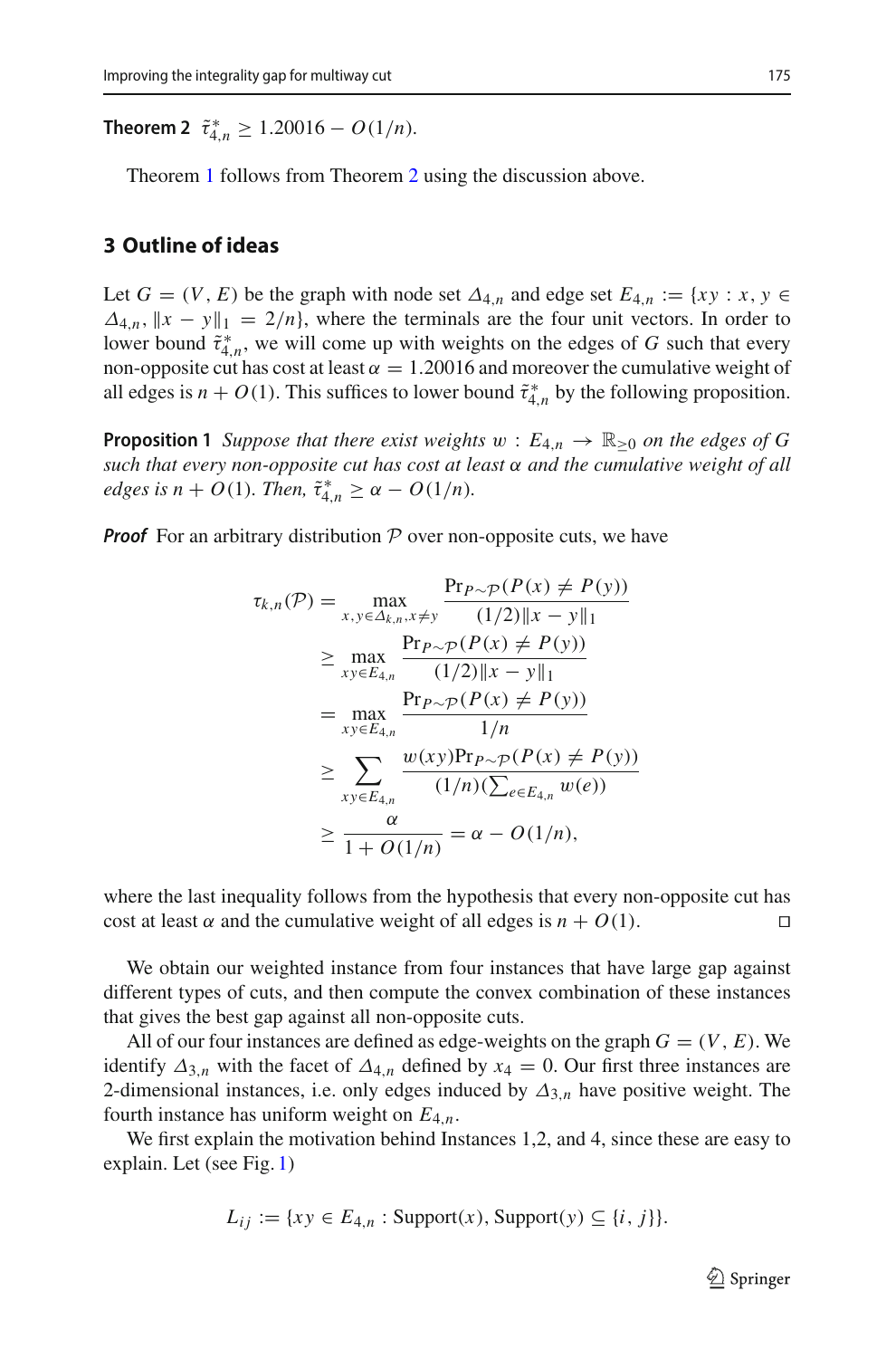<span id="page-5-0"></span>**Fig. 1** One face of the simplex with edge-sets  $L_{12}$ ,  $L_{23}$  and  $L_{31}$ 



- 1. Instance 1 is simply the instance of Angelidakis et al. [\[1](#page-22-9)] on  $\Delta_{3,n}$ . It has gap  $1.2-\frac{1}{n}$ against all non-opposite cuts, since non-opposite cuts in  $\Delta_{4,n}$  induce non-opposite cuts on  $\Delta_{3,n}$ . Additionally, we show in Lemma [2](#page-8-0) that the gap is strictly larger than 1.2 by a constant if the following two conditions hold:
	- there exist *i*, *j* ∈ [3] such that  $L_{ij}$  contains only one edge whose end-nodes have different labels (a cut with this property is called a *non-fragmenting cut*), and
	- $\Delta_{3,n}$  has a lot of nodes with label 5.
- 2. Instance 2 has uniform weight on *L*12, *L*<sup>13</sup> and *L*23, and 0 on all other edges. Here, a cut in which each  $L_{ij}$  contains at least two edges whose end-nodes have different labels (a *fragmenting cut*) has large weight. Consequently, this instance has gap at least 2 against such cuts.
- 3. Instance 4 has uniform weight on all edges in  $E_{4,n}$ . A beautiful result due to Mirzakhani and Vondrák [\[10](#page-22-10)] implies that non-opposite cuts with no node of label 5 have large weight. Consequently, this instance has gap at least 3/2 against such cuts. We extend their result in Lemma [1](#page-8-1) to show that the weight remains large if  $\Delta_{3,n}$  has few nodes with label 5.

At first glance, the arguments above seem to imply that a convex combination of these three instances already gives a gap strictly larger than 1.2 for all non-opposite cuts. However, there exist two non-opposite cuts such that at least one of them has cost at most 1.2 in every convex combination of these three instances (see Sect. [7.1\)](#page-18-0). One of these two cuts is a fragmenting cut that has almost zero cost in Instance 4 and the best possible cost, namely 1.2, in Instance 1. Instance 3 is constructed specifically to boost the cost against this non-opposite cut. It has positive uniform weight on 3 equilateral triangles, incident to  $e^1$ ,  $e^2$  and  $e^3$  on the face  $\Delta_{3,n}$ . We call the edges of these triangles *red edges*. The side length of these triangles is a parameter, denoted by *c*, that is optimized at the end of the proof. Essentially, we show that if a non-opposite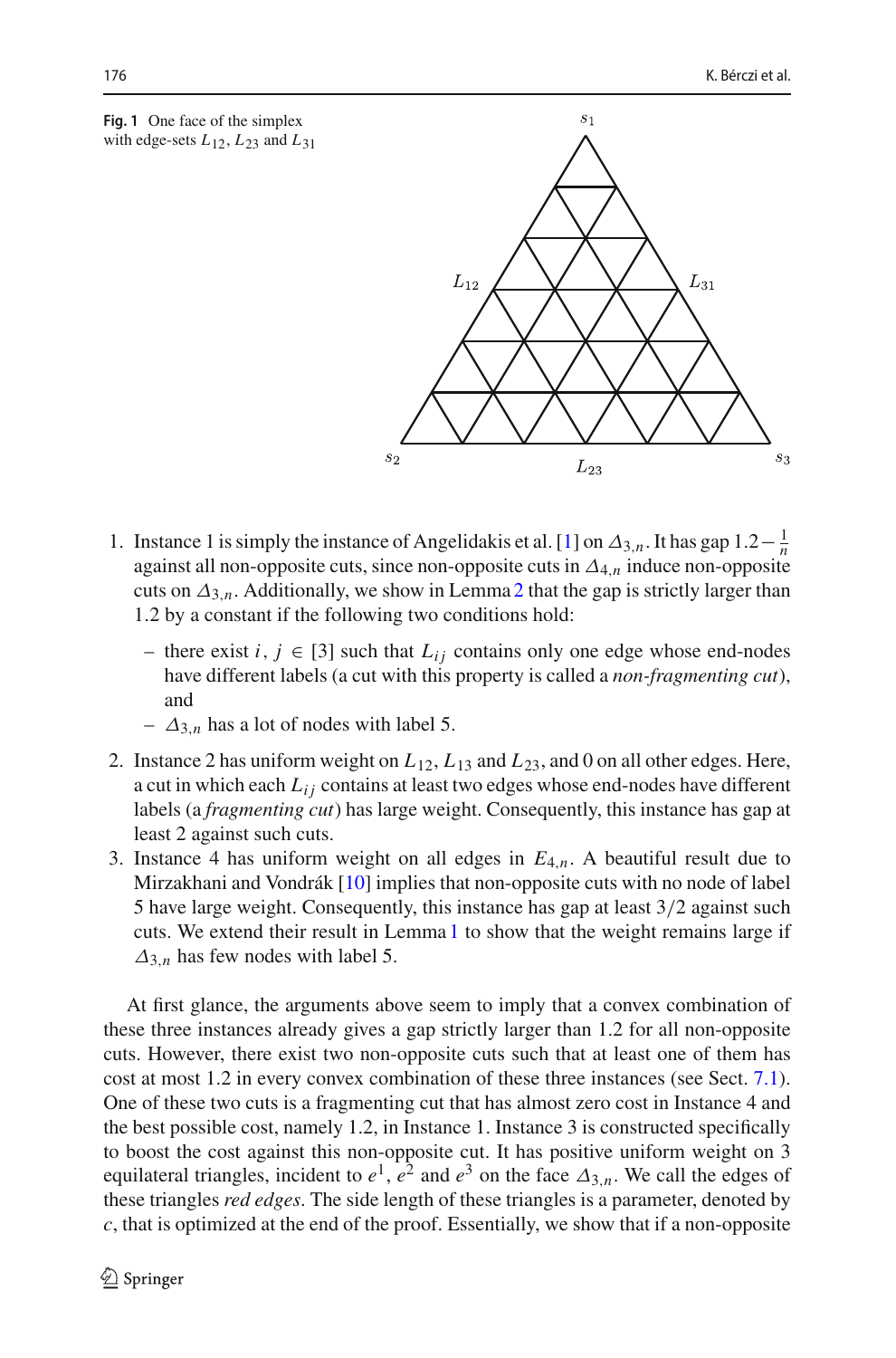cut has small cost both on Instance 1 and Instance 4 (i.e., weight 1.2 on Instance 1 and  $O(1/n^2)$  weight on Instance 4), then it must contain red edges.

Our lower bound of 1.20016 is obtained by optimizing the coefficients of the convex combination and the parameter *c*. By Proposition [1](#page-4-0) and the results of Angelidakis, Makarychev and Manurangsi, we obtain that  $\tau_K^* \geq 1.20016 - O(1/\sqrt{K})$ , i.e., the integrality gap of the CKR relaxation for *k*-way cut is at least 1.20016 –  $O(1/\sqrt{k})$ . We complement our lower bound of 1.20016 by also showing that there exist nonopposite cuts that achieve a factor of 1.20067 for convex combinations of our four instances (see Sect. [7.2\)](#page-19-0).

### **4 A 3-dimensional gap instance against non-opposite cuts**

We will focus on the graph  $G = (V, E)$  with the node set  $V := \Delta_{4,n}$  being the discretized 3-dimensional simplex and the edge set  $E_{4,n} := \{xy : x, y \in \Delta_{4,n}, ||x - y||\}$  $y\|_1 = 2/n$ . The four terminals  $s_1, \ldots, s_4$  will be the four extreme points of the simplex, namely  $s_i = e^i$  for  $i \in [4]$ . In this context, a cut is a function  $P: V \to [5]$ such that  $P(s_i) = i$  for all  $i \in [4]$ . The *cut-set* corresponding to *P* is defined as

$$
\delta(P) := \{ xy \in E_{4,n} : P(x) \neq P(y) \}.
$$

For a set *S* of nodes, we will also use  $\delta(S)$  to denote the set of edges with exactly one end node in *S*. Given a weight function  $w : E_{4,n} \to \mathbb{R}_+$ , the *cost* of a cut *P* is  $\sum_{e \in \delta(P)} w(e)$ . Our goal is to come up with weights on the edges so that the resulting 4-way cut instance has gap at least 1.20016 against non-opposite cuts.

We recall that  $L_{ij}$  denotes the boundary edges between terminals  $s_i$  and  $s_j$ , i.e.,  $L_{ij} = \{ xy \in E_{4,n} : \text{Support}(x), \text{Support}(y) \subseteq \{i, j\} \}.$  We will denote the boundary nodes between terminals  $s_i$  and  $s_j$  as  $V_{ij}$ , i.e.,

$$
V_{ij} := \{ x \in \Delta_{4,n} : \text{Support}(x) \subseteq \{i, j\} \}.
$$

Let  $c \in (0, 1/2)$  be a constant to be fixed later, such that *cn* is integral. For each  $i \in [3]$ , we define node sets  $U_i$ ,  $R_i$ , Closure( $R_i$ ) and edge set  $\Gamma_i$  as follows:

$$
U_i := \{x \in \Delta_{4,n} : x_4 = 0, \ x_i = 1 - c\},
$$
  
\n
$$
R_i := U_i \cup \{x \in V_{ij} : x_i \ge 1 - c, \ j \in [3] \setminus \{i\}\},
$$
  
\n
$$
\text{Closure}(R_i) := \{x \in \Delta_{4,n} : x_4 = 0, \ x_i \ge 1 - c\}, \text{ and}
$$
  
\n
$$
\Gamma_i := \{xy \in E_{4,n} : x, y \in R_i\}.
$$

We will refer to the nodes in  $R_i$  as red<sup>1</sup> nodes near terminal  $s_i$  and the edges in  $\Gamma_i$  as the red edges near terminal  $s_i$  (see Fig. [2\)](#page-7-0). Let Face( $s_1$ ,  $s_2$ ,  $s_3$ ) denote the subgraph of *G* induced by the nodes whose support is contained in  $\{1, 2, 3\}$ . We emphasize that

<span id="page-6-0"></span> $1$  We use the term "red" as a convenient way for the reader to remember these nodes and edges. The exact color is irrelevant.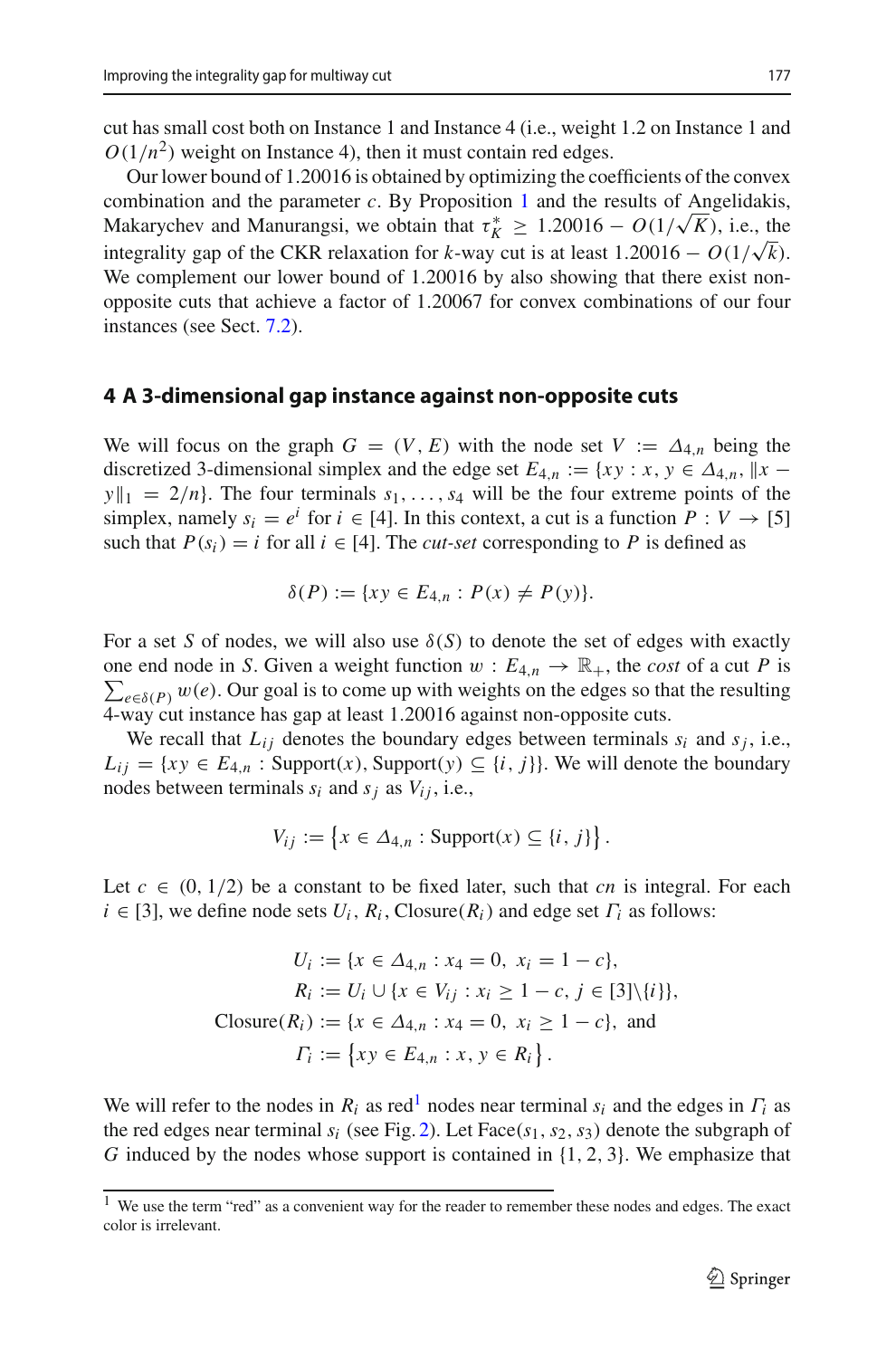<span id="page-7-0"></span>**Fig. 2** Definition of red nodes and edges near terminal *s*1. Dashed part corresponds to  $(R_1, \Gamma_1)$ 



red edges and red nodes are present only in Face( $s<sub>1</sub>, s<sub>2</sub>, s<sub>3</sub>$ ) and that the total number of red edges is exactly 9*cn*.

#### **4.1 Gap instance as a convex combination**

Our gap instance is a convex combination of the following four instances.

- 1. Instance  $I_1$ : our first instance constitutes the 3-way cut instance constructed by Angelidakis et al. [\[1](#page-22-9)] that has gap 1.2 against non-opposite cuts. To ensure that the total weight of all the edges in their instance is exactly  $n$ , we will scale their instance by 6/5. Let us denote the resulting instance as *J* . In *I*1, we simply use the instance *J* on Face( $s_1$ ,  $s_2$ ,  $s_3$ ) and set the weights of the rest of the edges in  $E_{4,n}$ to be zero.
- 2. Instance  $I_2$ : in this instance, we set the weights of the edges in  $L_{12}$ ,  $L_{23}$ ,  $L_{13}$  to be  $1/3$  and the weights of the rest of the edges in  $E_{4,n}$  to be zero.
- 3. Instance *I*3: in this instance, we set the weights of the red edges to be 1/9*c* and the weights of the rest of the edges in  $E_{4,n}$  to be zero.
- 4. Instance  $I_4$ : in this instance, we set the weight of every edge in  $E_{4,n}$  to be  $1/n^2$ .

We note that the total weight of all edges in each of the above instances is  $n + O(1)$ . For multipliers  $\lambda_1, \ldots, \lambda_4 \geq 0$  to be chosen later that will satisfy  $\sum_{i=1}^4 \lambda_i = 1$ , let the instance *I* be the convex combination of the above four instances, i.e.,  $I =$  $\lambda_1 I_1 + \lambda_2 I_2 + \lambda_3 I_3 + \lambda_4 I_4$ . By the properties of the four instances, it immediately follows that the total weight of all edges in the instance *I* is also  $n + O(1)$ .

### **4.2 Gap of the convex combination**

<span id="page-7-1"></span>The following theorem is the main result of this section.

**Theorem 3** *For every*  $n \geq 10$  *and*  $c \in (0, 1/2)$  *such that cn is integer, every nonopposite cut on I has cost at least the minimum of the following two terms:*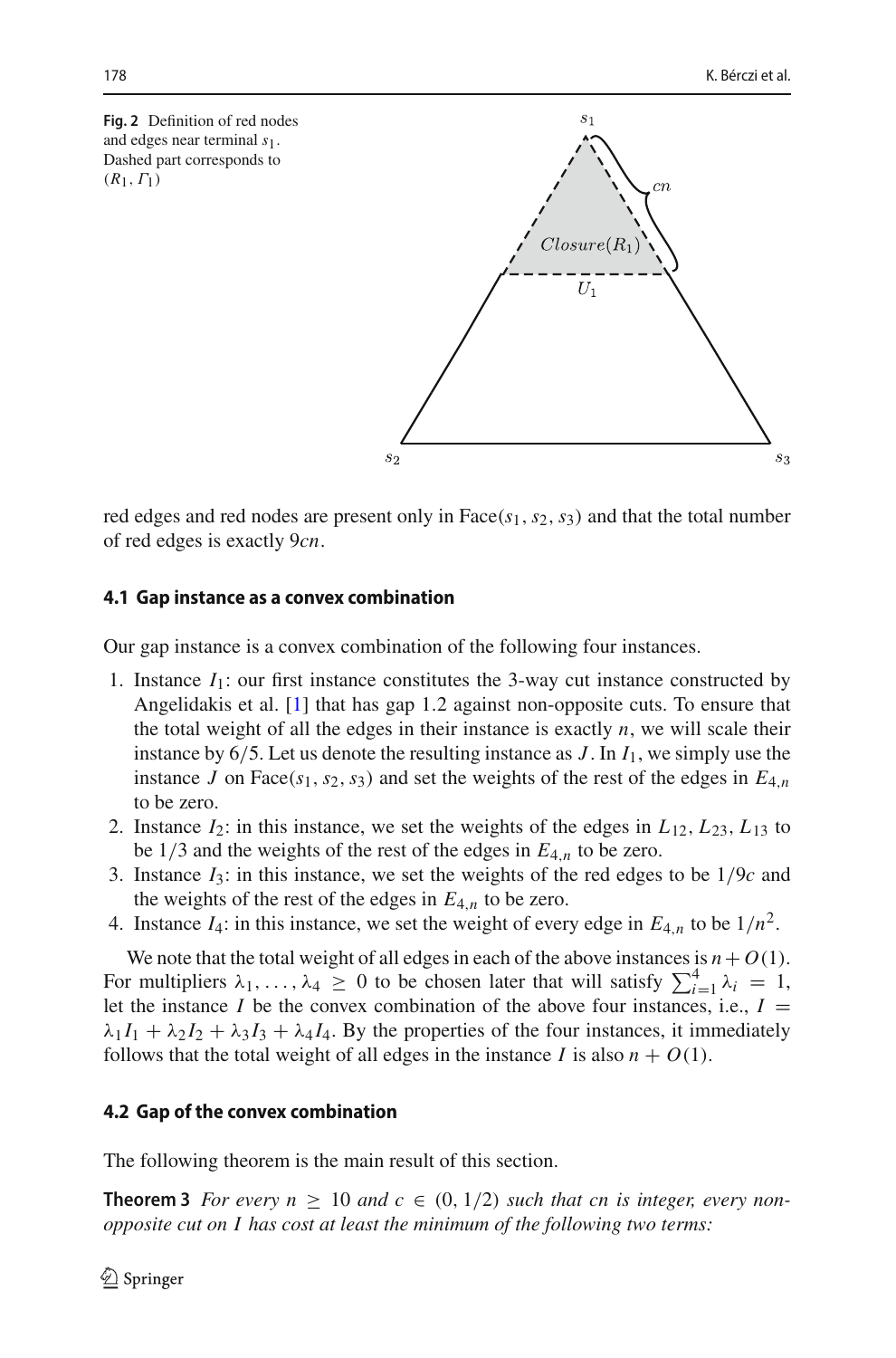(i) 
$$
\lambda_2 + (1.2 - \frac{1}{n})\lambda_1 + \min_{\alpha \in [0, \frac{1}{2}]} \{0.4\alpha\lambda_1 + 3(\frac{1}{2} - \alpha)\lambda_4\}
$$

(ii) 
$$
2\lambda_2 + (1.2 - \frac{5}{2n})\lambda_1 + 3 \min \left\{ \frac{2\lambda_3}{9c}, \min_{\alpha \in \left[0, \frac{c^2}{2}\right]} \left\{ 0.4\alpha\lambda_1 + 3\left(\frac{c^2}{2} - \alpha\right)\lambda_4 \right\} \right\}
$$

<span id="page-8-2"></span>Before proving Theorem [3,](#page-7-1) we see its consequence.

**Corollary 1** *There exist constants c*  $\in (0, 1/2)$  *and*  $\lambda_1, \lambda_2, \lambda_3, \lambda_4 \ge 0$  *with*  $\sum_{i=1}^4 \lambda_i = \frac{1}{2}$ 1 *such that the cost of every non-opposite cut in the resulting convex combination I is at least* 1.20016 − *O*(1/*n*)*.*

*Proof* The corollary follows from Theorem [3](#page-7-1) by setting  $\lambda_1 = 0.751652$ ,  $\lambda_2 =$ 0.147852,  $\lambda_3 = 0.000275$ ,  $\lambda_4 = 0.100221$  and  $c = 0.074125$  (this is the optimal setting to achieve the largest lower bound based on Theorem 3). setting to achieve the largest lower bound based on Theorem [3\)](#page-7-1).

Corollary [1](#page-8-2) in conjunction with Proposition [1](#page-4-0) immediately implies Theorem [2.](#page-3-0)

The following theorem (shown in Sect. [7.2\)](#page-19-0) complements Corollary [1](#page-8-2) by giving an upper bound on the best possible gap that is achievable using the convex combination of our four instances.

<span id="page-8-3"></span> $\sum_{i=1}^{4} \lambda_i = 1$ , there exists a non-opposite cut whose cost in the resulting convex **Theorem 4** *For every constant*  $c \in (0, 1/2)$  *and every*  $\lambda_1, \lambda_2, \lambda_3, \lambda_4 \ge 0$  *with combination I is at most*  $1.20067 + O(1/n)$ .

In light of Corollary [1](#page-8-2) and Theorem [4,](#page-8-3) if we believe that the integrality gap of the CKR relaxation is more than 1.20067, then considering convex combinations of alternative instances is a reasonable approach towards proving this.

The rest of the section is devoted to proving Theorem [3.](#page-7-1) We rely on two main ingredients in the proof. The first ingredient is a statement about non-opposite cuts in the 3-dimensional discretized simplex. We prove this in Sect. [5,](#page-12-1) where we also give a generalization to higher dimensional simplices, which might be of independent interest.

<span id="page-8-1"></span>**Lemma 1** Let P be a non-opposite cut on  $\Delta_{4,n}$  with  $\alpha(n+1)(n+2)$  nodes from *Face*(*s*<sub>1</sub>, *s*<sub>2</sub>, *s*<sub>3</sub>) *labeled as* 1, 2, *or* 3 *for some*  $\alpha \in [0, 1/2]$ *. Then*,  $|\delta(P)| \geq 3\alpha n(n+1)$ *.* 

The constant 3 that appears in the conclusion of Lemma [1](#page-8-1) is the best possible for any fixed  $\alpha$  (if  $n \to \infty$ ). To see this, consider the non-opposite cut *P* obtained by labeling  $s_i$  to be *i* for every  $i \in [4]$ , all nodes at distance at most  $\sqrt{2\alpha}$  from  $s_1$  to be 1, and all remaining nodes to be 5. The number of nodes from  $Face(s_1, s_2, s_3)$  labeled as 1, 2, or 3 is  $\alpha n^2 + O(n)$ . The number of edges in the cut is  $3\alpha n^2 + O(n)$ .

The second ingredient involves properties of the 3-way cut instance constructed by Angelidakis et al. [\[1\]](#page-22-9); these are discussed in Sect. [6.](#page-14-0) We need two properties that are summarized in Lemma [2](#page-8-0) and Corollary [2.](#page-9-0) We define a cut  $Q: \Delta_{3,n} \to [4]$  to be a *fragmenting cut* if  $|\delta(Q) \cap L_{ii}| \geq 2$  for every distinct *i*,  $j \in [3]$ ; otherwise it is a non-fragmenting cut. We recall that *J* denotes the instance obtained from the 3-way cut instance of Angelidakis, Makarychev and Manurangsi by scaling it up by 6/5, so the total edge-weight is exactly *n*.

<span id="page-8-0"></span>The first property is that non-opposite non-fragmenting cuts in  $\Delta_{3,n}$  that label a large number of nodes with label 4 have cost much larger than 1.2.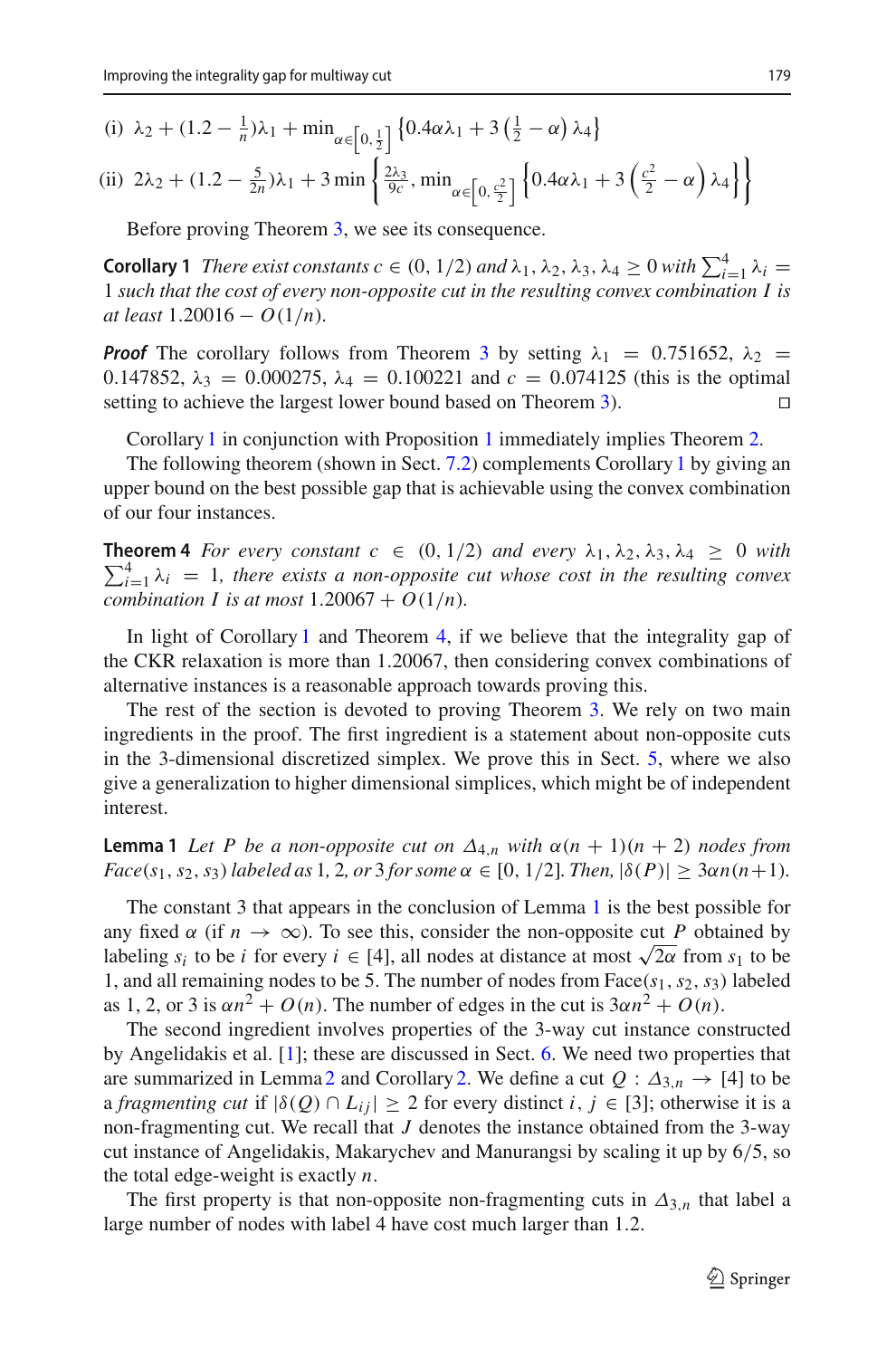**Lemma 2** *Let*  $Q : \Delta_{3,n} \to [4]$  *be a non-opposite cut with*  $\alpha n^2$  *nodes labeled as* 4 *for some*  $\alpha \in [0, 1/2]$ *. If Q is a non-fragmenting cut and*  $n \geq 10$ *, then the cost of Q on J* is at least  $1.2 + 0.4\alpha - \frac{1}{n}$ .

Due to space limitations, the proof of Lemma [2](#page-8-0) is presented in the online supplement. The proof involves modifying  $Q$  to obtain a non-opposite cut  $Q'$  while reducing its cost by 0.4 $\alpha$ . By the main result of [\[1\]](#page-22-9), the cost of every non-opposite cut  $Q'$  on *J* is at least  $1.2 - \frac{1}{n}$ . Therefore, it follows that the cost of *Q* on *J* is at least  $1.2 - \frac{1}{n} + 0.4\alpha$ . We emphasize that while it might be possible to improve the constant 0.4 that appears in the conclusion of Lemma [2,](#page-8-0) it does not lead to much improvement on the overall integrality gap as illustrated by the results in Sect. [7.2.](#page-19-0)

The second property is that non-opposite cuts which do not remove any of the red edges, but label a large number of nodes in the red region with label 4 have cost much larger than 1.2.

<span id="page-9-0"></span>**Corollary 2** *Let*  $Q: \Delta_{3,n} \to [4]$  *be a non-opposite cut and n*  $\geq 10$ *. For each i*  $\in [3]$ *, let*

$$
A_i := \begin{cases} \{v \in Closure(R_i) : Q(v) = 4\} & \text{if } \delta(Q) \cap \Gamma_i = \emptyset, \\ \emptyset & \text{otherwise.} \end{cases}
$$

*Then, the cost of Q on J is at least*  $1.2 + 0.4 \sum_{i=1}^{3} |A_i|/n^2 - \frac{5}{2n}$ .

In order to show Corollary [2,](#page-9-0) we first derive that the cost of the edges  $\delta(\cup_{i=1}^{3} A_i)$ in the instance *J* is at least  $0.4 \sum_{i=1}^{3} |A_i|/n^2 - \frac{3}{2n}$  using Lemma [2.](#page-8-0) Next, we modify *Q* to obtain a non-opposite cut *Q*' such that  $\delta(Q') = \delta(Q) \delta(\bigcup_{i=1}^{3} A_i)$ . By the main result of [\[1\]](#page-22-9), the cost of every non-opposite cut *Q'* on *J* is at least  $1.2 - \frac{1}{n}$ . Therefore, it follows that the cost of *Q* on *J* is at least  $1.2 + 0.4 \sum_{i=1}^{3} |A_i|/n^2$ .

We now have the ingredients to prove Theorem [3.](#page-7-1)

*Proof of Theorem* [3](#page-7-1) Let  $P : \Delta_{4,n} \to [5]$  be a non-opposite cut. Let Q be the cut P restricted to Face( $s_1, s_2, s_3$ ), i.e., for every  $v \in \Delta_{4,n}$  with Support( $v$ )  $\subseteq$  [3], let

$$
Q(v) := \begin{cases} P(v) & \text{if } P(v) \in \{1, 2, 3\}, \\ 4 & \text{if } P(v) = 5. \end{cases}
$$

We consider two cases.

*Case 1: Q is a non-fragmenting cut.* Let the number of nodes in Face( $s_1, s_2, s_3$ ) that are labeled by *Q* as 4 (equivalently, labeled by *P* as 5) be  $\alpha(n + 1)(n + 2)$  for some  $\alpha \in [0, \frac{1}{2}]$  $\alpha \in [0, \frac{1}{2}]$  $\alpha \in [0, \frac{1}{2}]$ . Since  $|\{x \in \text{Face}(s_1, s_2, s_3) : Q(x) = 4\}| \ge \alpha n^2$ , Lemma 2 implies that the cost of *Q* on *J*, and hence the cost of *P* on  $I_1$ , is at least  $1.2 + 0.4\alpha - \frac{1}{n}$ . Moreover, the cost of *P* on  $I_2$  is at least 1 since at least one edge in  $L_{ij}$  should be in  $\delta(P)$  for every pair of distinct *i*,  $j \in [3]$ . To estimate the cost on  $I_4$ , we observe that the number of nodes on Face( $s_1, s_2, s_3$ ) labeled by *P* as 1, 2, or 3 is  $(1/2 - \alpha)(n + 1)(n + 2)$ . By Lemma [1,](#page-8-1) we have that  $|\delta(P)| \geq 3(1/2 - \alpha)n(n + 1)$  and thus, the cost of *P* on *I*<sub>4</sub> is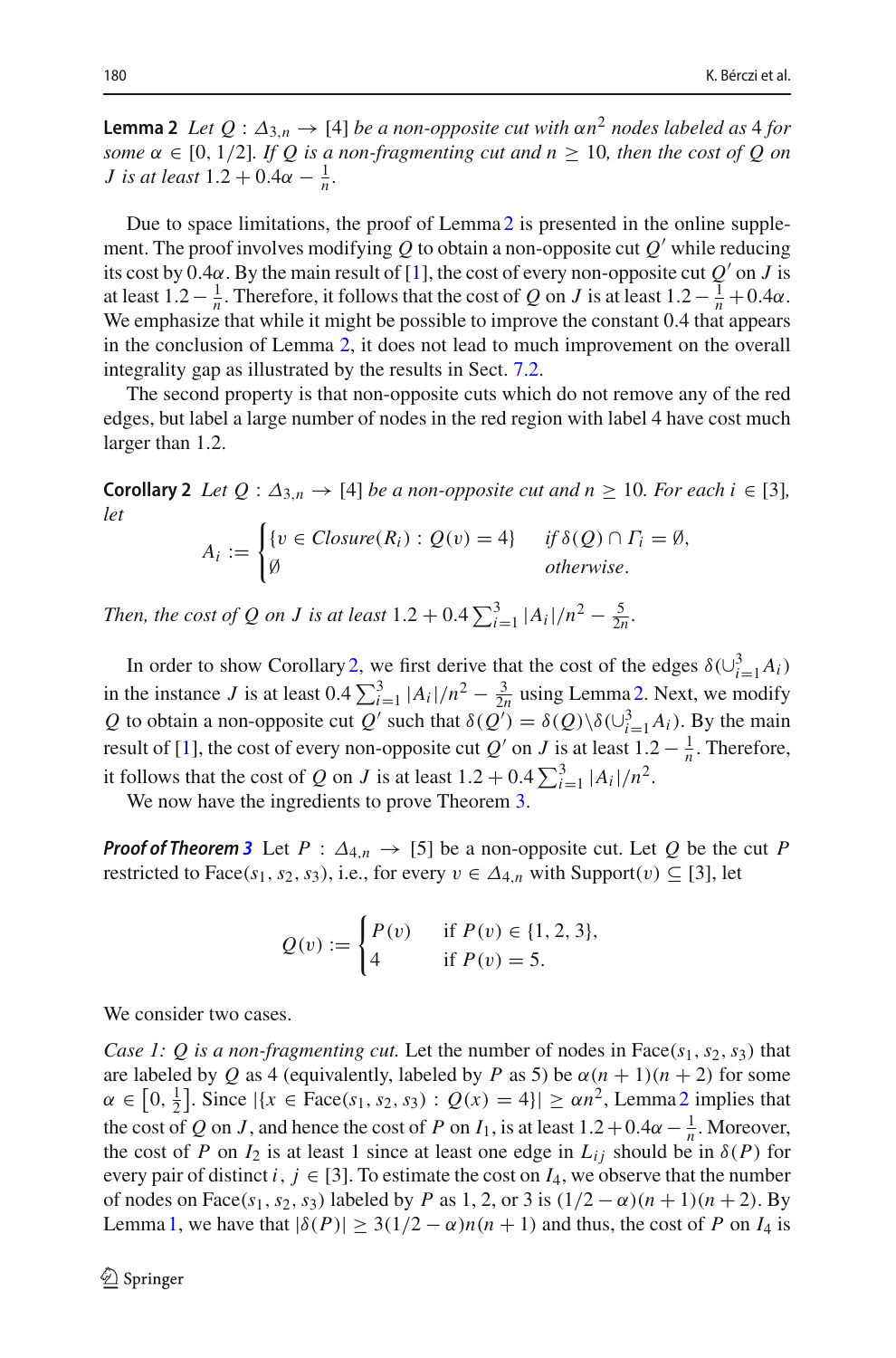at least  $3(1/2 - \alpha)$ . Therefore, the cost of *P* on the convex combination instance *I* is at least

$$
\lambda_2 + \left(1.2 - \frac{1}{n}\right)\lambda_1 + \min_{\alpha \in \left[0, \frac{1}{2}\right]} \left\{0.4\alpha\lambda_1 + 3\left(\frac{1}{2} - \alpha\right)\lambda_4\right\}.
$$

*Case 2: Q is a fragmenting cut.* Then, the cost of *P* on  $I_2$  is at least 2 as a fragmenting cut contains at least 2 edges from each  $L_{ij}$  for distinct  $i, j \in [3]$ .

We will now compute the cost of *P* on the other instances. Let  $r := |\{i \in [3] :$  $\delta(P) \cap \Gamma_i \neq \emptyset$ , i.e., *r* is the number of red triangles that are intersected by the cut *P*. We will derive lower bounds on the cost of the cut in each of the three instances *I*<sub>1</sub>, *I*<sub>3</sub> and *I*<sub>4</sub> based on the value of  $r \in \{0, 1, 2, 3\}$ . For each  $i \in [3]$ , let

$$
A_i := \begin{cases} \{v \in \text{Closure}(R_i) : P(v) = 5\} & \text{if } \delta(P) \cap \Gamma_i = \emptyset, \\ \emptyset & \text{otherwise,} \end{cases}
$$

and let  $\alpha := |A_1 \cup A_2 \cup A_3|/((n + 1/c)(n + 2/c))$ . Since  $c < 1/2$ , the sets  $A_i$ and *A<sub>j</sub>* are disjoint for distinct *i*,  $j \in [3]$ . We note that  $\alpha \in [0, (3 - r)c^2/2]$  since  $|A_i|$  ≤ (*cn* + 1)(*cn* + 2)/2 and  $A_i$  ∩  $A_j = \emptyset$ .

In order to lower bound the cost of  $P$  on  $I_1$ , we will use Corollary [2.](#page-9-0) We recall that *Q* is the cut *P* restricted to Face( $s_1$ ,  $s_2$ ,  $s_3$ ), so the cost of *P* on  $I_1$  is the same as the cost of *Q* on *J*. Moreover, by Corollary [2,](#page-9-0) the cost of *Q* on *J* is at least  $1.2+0.4\alpha-\frac{5}{2n}$ , because  $\alpha$  ≤  $\sum_{i=1}^{3} |A_i|/n^2$ . Hence, the cost of *P* on *I*<sub>1</sub> is at least 1.2 + 0.4α −  $\frac{5}{2n}$ . The cost of *P* on  $I_3$  is at least  $2r/9c$  by the following claim.

**Claim 1** *Let*  $i \in [3]$ *. If*  $\delta(P) \cap \Gamma_i \neq \emptyset$ *, then*  $|\delta(P) \cap \Gamma_i| \geq 2$ *.* 

*Proof* The subgraph  $(R_i, \Gamma_i)$  is a cycle. If  $P(x) \neq P(y)$  for some  $xy \in \Gamma_i$ , then the path  $\Gamma_i - xy$  must also contain two consecutive nodes labeled differently by  $P$ . path  $\Gamma_i - xy$  must also contain two consecutive nodes labeled differently by *P*.

Next we compute the cost of *P* on  $I_4$ . If  $r = 3$ , then the cost of *P* on  $I_4$  is at least 0. Suppose  $r \in \{0, 1, 2\}$ . For a red triangle  $i \in [3]$  with  $\delta(P) \cap \Gamma_i = \emptyset$ , we have at least  $(cn + 1)(cn + 2)/2 - |A_i|$  nodes from Closure( $R_i$ ) that are labeled as 1, 2, or 3. Moreover, the nodes in Closure( $R_i$ ) and Closure( $R_j$ ) are disjoint for distinct *i*,  $j \in [3]$ . Hence, the number of nodes in Face( $s_1$ ,  $s_2$ ,  $s_3$ ) that are labeled as 1, 2, or 3 is at least  $(3-r)(cn+1)(cn+2)/2-\alpha(n+1/c)(n+2/c) = ((3-r)c^2/2-\alpha)(n+1/c)(n+2/c),$ which is at least  $((3-r)c^2/2-\alpha)(n+1)(n+2)$ , since  $c \le 1$ . Therefore, by Lemma [1,](#page-8-1) we have  $|\delta(P)| \geq 3((3 - r)c^2/2 - \alpha)n^2$  and thus, the cost of P on  $I_4$  is at least  $3((3 - r)c^2/2 - \alpha)$ .

Thus, the cost of *P* on the convex combination instance *I* is at least  $2\lambda_2 + (1.2 - 1.5)\lambda_2$  $\frac{5}{2n}$ ) $\lambda_1 + \gamma(r, \alpha)$  for some  $\alpha \in [0, (3 - r)c^2/2]$ , where

$$
\gamma(r,\alpha) := \begin{cases} \frac{6\lambda_3}{9c}, & \text{if } r = 3, \\ 0.4\alpha\lambda_1 + \frac{2r}{9c}\lambda_3 + 3\left(\frac{(3-r)c^2}{2} - \alpha\right)\lambda_4, & \text{if } r \in \{0, 1, 2\}. \end{cases}
$$

In particular, the cost of *P* on the convex combination instance *I* is at least  $2\lambda_2$  +  $(1.2 - 5/(2n))\lambda_1 + \gamma^*$ , where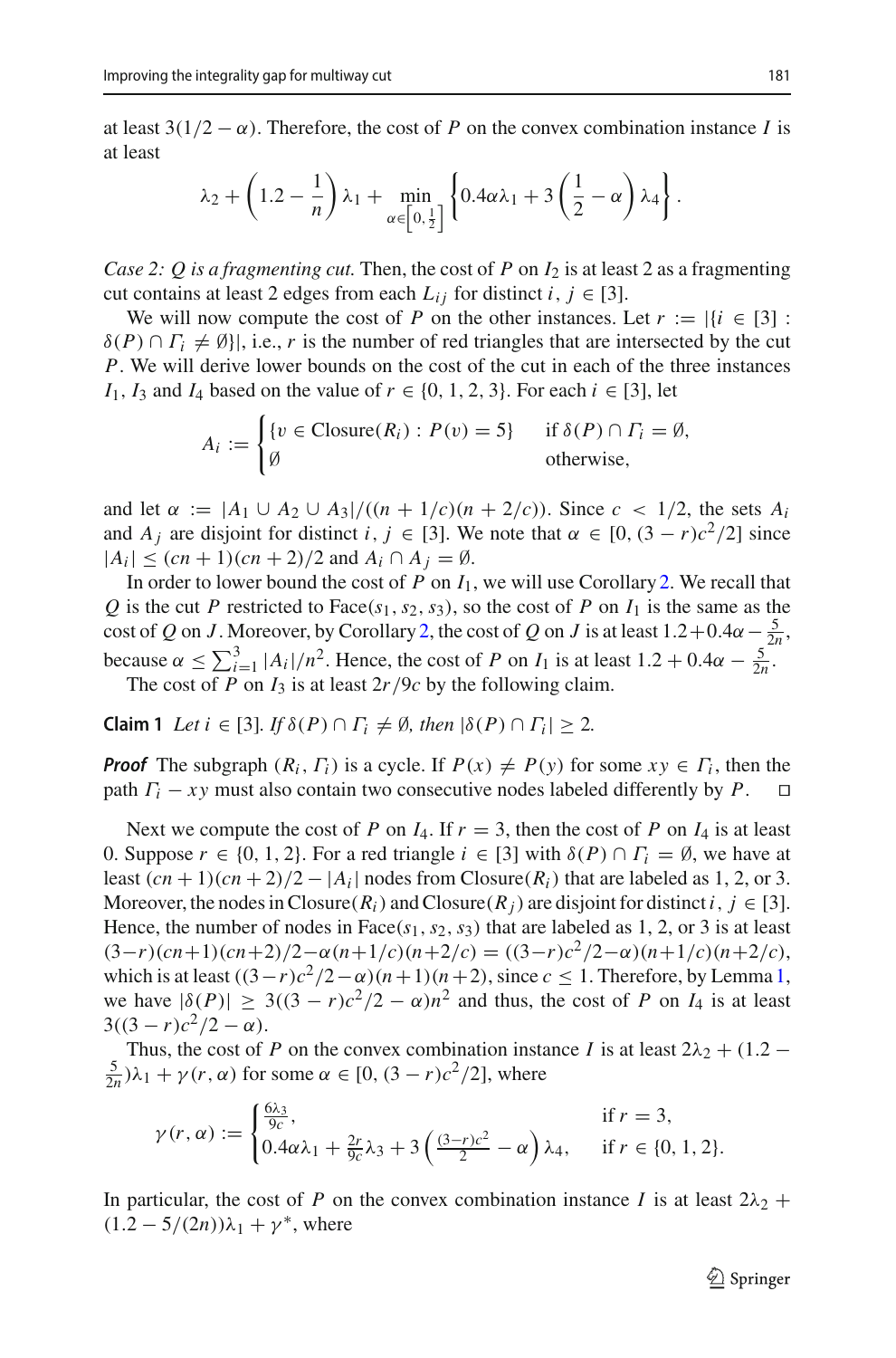$$
\gamma^* := \min_{r \in \{0, 1, 2, 3\}} \min_{\alpha \in \left[0, \frac{(3-r)c^2}{2}\right]} \gamma(r, \alpha).
$$

<span id="page-11-0"></span>Now, Claim [2](#page-11-0) completes the proof of the theorem. □

**Claim 2**

$$
\gamma^* \ge 3 \min \left\{ \frac{2\lambda_3}{9c}, \min_{\alpha \in \left[0, \frac{c^2}{2}\right]} \left\{ 0.4\alpha \lambda_1 + 3\left(\frac{c^2}{2} - \alpha\right) \lambda_4 \right\} \right\}.
$$

*Proof* Let  $\gamma(r) := \min_{\alpha \in [0, (3-r)c^2/2]} \gamma(r, \alpha)$ . If  $r = 3$ , then the claim is clear. We consider the three remaining cases.

1. Say  $r = 0$ . Then,

$$
\gamma(0) = \min_{\alpha \in \left[0, \frac{3c^2}{2}\right]} \left\{ 0.4\alpha \lambda_1 + 3\left(\frac{3c^2}{2} - \alpha\right) \lambda_4 \right\}
$$

$$
= 3 \min_{\alpha \in \left[0, \frac{c^2}{2}\right]} \left\{ 0.4\alpha \lambda_1 + 3\left(\frac{c^2}{2} - \alpha\right) \lambda_4 \right\}.
$$

2. Say  $r = 1$ . Then,

$$
\gamma(1) = \min_{\alpha \in [0,c^2]} \left\{ 0.4\alpha\lambda_1 + \frac{2}{9c}\lambda_3 + 3(c^2 - \alpha)\lambda_4 \right\}
$$
  
\n
$$
= \frac{2}{9c}\lambda_3 + \min_{\alpha \in [0,\frac{c^2}{2}]} \left\{ 2 \cdot 0.4\alpha\lambda_1 + 3(c^2 - 2\alpha)\lambda_4 \right\}
$$
  
\n
$$
= \frac{2}{9c}\lambda_3 + 2 \min_{\alpha \in [0,\frac{c^2}{2}]} \left\{ 0.4\alpha\lambda_1 + 3(\frac{c^2}{2} - \alpha)\lambda_4 \right\}
$$
  
\n
$$
\geq 3 \min \left\{ \frac{2\lambda_3}{9c}, \min_{\alpha \in [0,\frac{c^2}{2}]} \left\{ 0.4\alpha\lambda_1 + 3(\frac{c^2}{2} - \alpha)\lambda_4 \right\} \right\},
$$

where the last inequality is from the identity  $x + 2y \ge 3$  min{*x*, *y*} for all *x*,  $y \in \mathbb{R}$ . 3. Say  $r = 2$ . Then,

$$
\gamma(2) = \min_{\alpha \in \left[0, \frac{c^2}{2}\right]} \left\{ 0.4\alpha \lambda_1 + \frac{4}{9c} \lambda_3 + 3\left(\frac{c^2}{2} - \alpha\right) \lambda_4 \right\}
$$
  
=  $\frac{4}{9c} \lambda_3 + \min_{\alpha \in \left[0, \frac{c^2}{2}\right]} \left\{ 0.4\alpha \lambda_1 + 3\left(\frac{c^2}{2} - \alpha\right) \lambda_4 \right\}$   
 $\geq 3 \min \left\{ \frac{2\lambda_3}{9c}, \min_{\alpha \in \left[0, \frac{c^2}{2}\right]} \left\{ 0.4\alpha \lambda_1 + 3\left(\frac{c^2}{2} - \alpha\right) \lambda_4 \right\} \right\},$ 

<sup>2</sup> Springer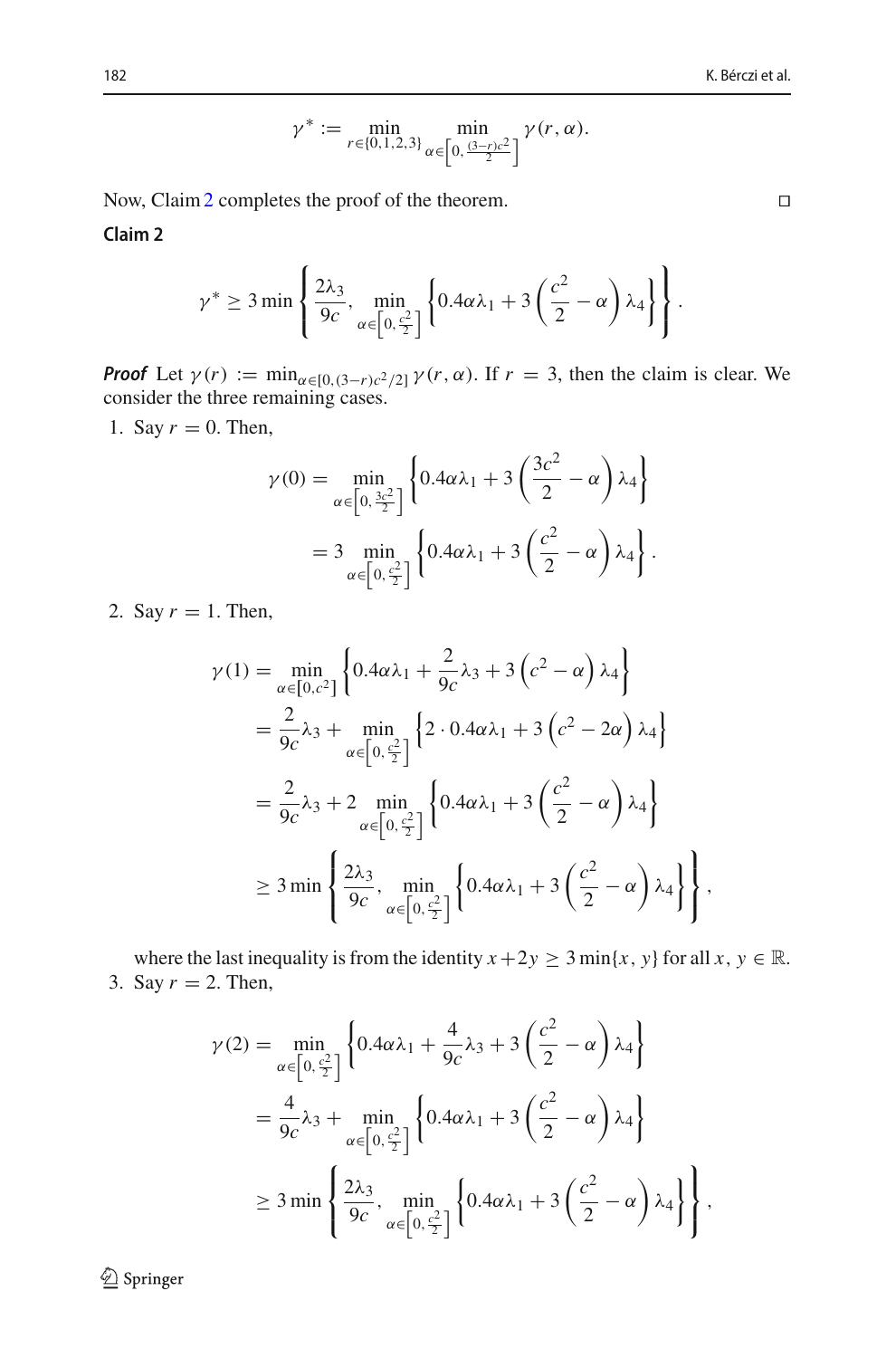where the last inequality is from the identity  $2x + y \ge 3 \min\{x, y\}$  for all  $x, y \in \mathbb{R}$ .

 $\Box$ 

# <span id="page-12-1"></span>**5 Size of non-opposite cuts in**  $\Delta_{k,n}$

In this section, we prove Lemma [1.](#page-8-1) In fact, we prove a general result for  $\Delta_{k,n}$ , that may be useful for obtaining improved bounds by considering higher dimensional simplices. Our result is an extension of a theorem of Mirzakhani and Vondrák [\[10](#page-22-10)] on Sperner admissible labelings.

A labeling  $\ell : \Delta_{k,n} \to [k]$  is *Sperner admissible* if  $\ell(x) \in \text{Support}(x)$  for every  $x \in \Delta_{k,n}$ . We say that  $x \in \Delta_{k,n}$  has an *inadmissible label* if  $\ell(x) \notin \text{Support}(x)$ . Let  $H_{k,n}$  denote the hypergraph whose node set is  $\Delta_{k,n}$  and whose hyperedge set is

$$
\mathcal{E} := \left\{ \left\{ \frac{n-1}{n} x + \frac{1}{n} e_1, \frac{n-1}{n} x + \frac{1}{n} e_2, \ldots, \frac{n-1}{n} x + \frac{1}{n} e_k \right\} : x \in \Delta_{k,n-1} \right\}.
$$

Each hyperedge  $e \in \mathcal{E}$  has  $k$  nodes, and if  $x, y \in e$ , then there exist distinct  $i, j \in [n]$ such that  $x - y = \frac{1}{n} e_i - \frac{1}{n} e_j$ . We remark that  $H_{k,n}$  has  $\binom{n+k-1}{k-1}$  nodes and  $\binom{n+k-2}{k-1}$ hyperedges. Geometrically, the hyperedges correspond to simplices that are translates of each other and share at most one node. Given a labeling  $\ell$ , a hyperedge of  $H_{k,n}$  is *monochromatic* if all of its nodes have the same label. Mirzakhani and Vondrák showed that a Sperner admissible labeling of  $H_{k,n}$  does not have too many monochromatic hyperedges, which implies that the number of non-monochromatic hyperedges is large.

<span id="page-12-2"></span>**Theorem 5** (Proposition 2.1 in [\[10](#page-22-10)]) Let  $\ell$  be a Sperner admissible labeling of  $\Delta_{k,n}$ . *Then, the number of monochromatic hyperedges in*  $H_{k,n}$  *<i>is at most*  $\binom{n+k-3}{k-1}$ , and *therefore the number of non-monochromatic hyperedges is at least*  $\binom{n+k-3}{k-2}$ .

Our main result of this section is an extension of the above result to the case when there are some inadmissible labels on a single face of  $\Delta_{k,n}$ . We show that a labeling in which all inadmissible labels are on a single face still has a large number of nonmonochromatic hyperedges. We will denote the nodes  $x \in \Delta_{k,n}$  with Support( $x$ ) ⊆ [*k* − 1] as Face(*s*1,...,*sk*−1).

<span id="page-12-0"></span>**Theorem 6** *Let*  $\ell$  *be a labeling of*  $\Delta_{k,n}$  *such that all nodes with an inadmissible label have label k and the number of such nodes is*  $\beta \frac{(n+k-2)!}{n!}$  *for some*  $\beta \in [0, 1/(k-2)!]$ *. Then, the number of non-monochromatic hyperedges of Hk*,*<sup>n</sup> is at least*

$$
\left(\frac{1}{(k-2)!} - \beta\right) \frac{(n+k-3)!}{(n-1)!}.
$$

*Proof* Let  $Z := \{x \in \text{Face}(s_1, \ldots, s_{k-1}) : \ell(x) = k\}$ , i.e. *Z* is the set of nodes having an inadmissible label. Let us call a hyperedge of *Hk*,*<sup>n</sup> inadmissible* if the label of one of its nodes is inadmissible.

**Claim 3** *There are at most*  $\beta \frac{(n+k-3)!}{(n-1)!}$  *inadmissible monochromatic hyperedges.*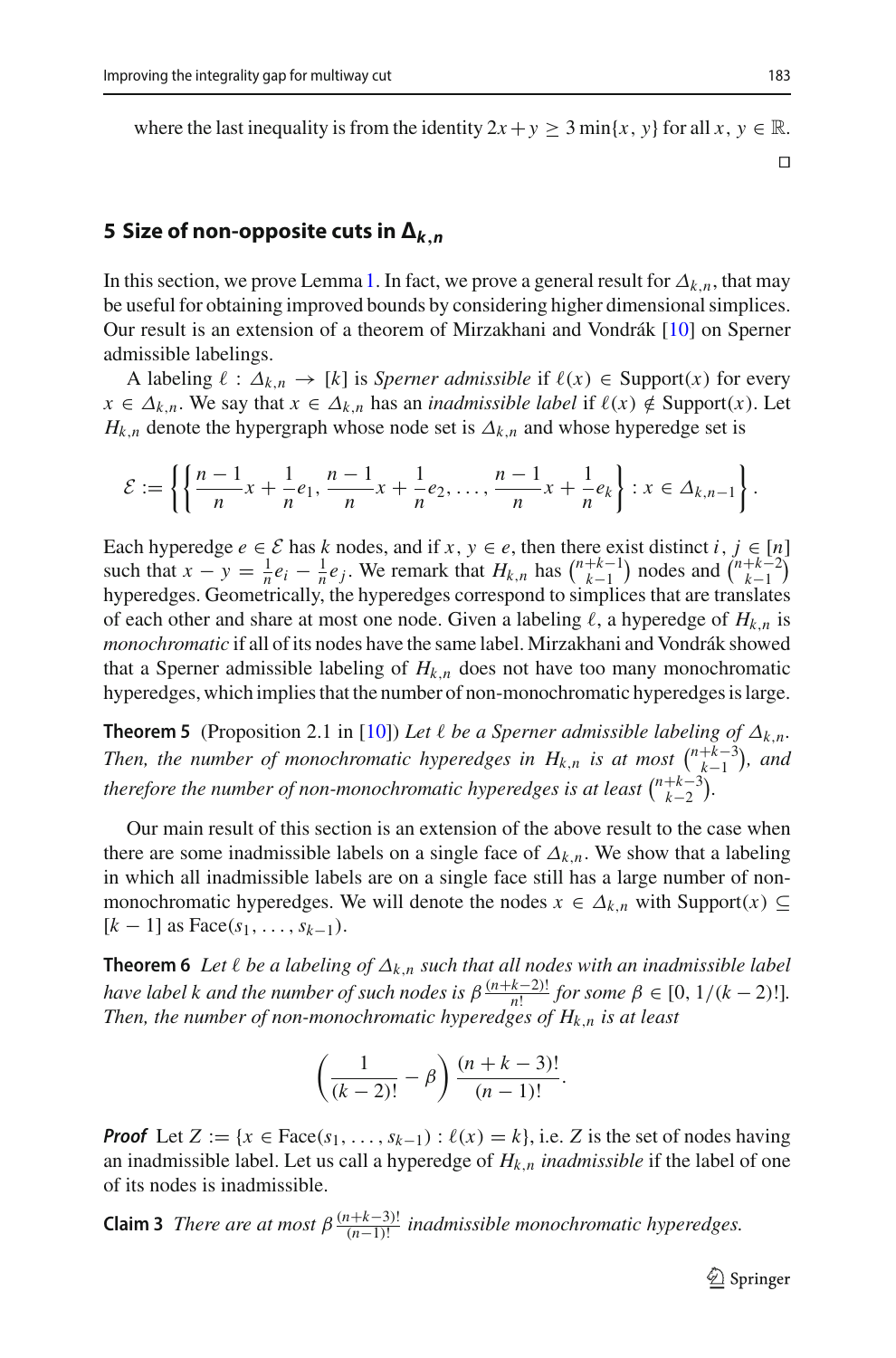*Proof* Let  $\mathcal{E}'$  be the set of inadmissible monochromatic hyperedges. Each hyperedge  $e \in \mathcal{E}'$  has exactly  $k-1$  nodes from Face( $s_1, \ldots, s_{k-1}$ ) and they all have the same label as *e* is monochromatic. Thus, each  $e \in \mathcal{E}'$  contains  $k - 1$  nodes from Z. We define an injective map  $\varphi : \mathcal{E}' \to Z$  by letting  $\varphi(e)$  to be the node  $x \in e \cap Z$  with the largest 1st coordinate. Notice that if  $x = \varphi(e)$ , then the other nodes of *e* are  $x - (1/n)e_1 + (1/n)e_i$  $(i = 2, \ldots, k)$ , and all but the last one are in *Z*. In particular,  $x_1$  is positive.

Let *Z'* ⊆ *Z* be the image of  $\varphi$ . For  $x \in Z$  and  $i \in \{2, ..., k - 1\}$ , let

$$
Z_x^i := \{ y \in Z : y_j = x_j \,\forall j \in [k-1] \setminus \{1, i\} \}.
$$

Since  $y_k = 0$  and  $||y||_1 = 1$  for every  $y \in Z$ , the nodes of  $Z^i_x$  are on a line containing *x*. It also follows that  $Z_x^i \cap Z_x^j = \{x\}$  if  $i \neq j$ . Let

$$
Z'' := \{x \in Z : \exists i \in \{2, \dots, k-1\} \text{ such that } x_i \geq y_i \,\forall y \in Z_x^i\}.
$$

We observe that if  $x \in \mathbb{Z}'$ , then for each  $i \in \{2, ..., k-1\}$ , the node  $y = x (1/n)e_1 + (1/n)e_i$  is in *Z* and hence,  $y \in Z^i_x$  with  $y_i > x_i$ . In particular, this implies that  $Z' \cap Z'' = \emptyset$ . We now compute an upper bound on the size of  $Z\backslash Z''$ , which gives an upper bound on the size of *Z'* and hence also on the size of *E'*, as  $|Z'| = |\mathcal{E}'|$ . For each node  $x \in Z \setminus Z''$  and for every  $i \in \{2, ..., k-1\}$ , let  $z_x^i$  be the node in  $Z'' \cap Z_x^i$ with the largest *i*th coordinate. Clearly  $z_x^i \neq z_x^j$  if  $i \neq j$ , because  $Z_x^i \cap Z_x^j = \{x\}$ .

For given  $y \in Z''$  and  $i \in \{2, ..., k - 1\}$ , we want to bound the size of  $S := \{x \in Z''\}$  $Z \setminus Z''$  :  $z_x^i = y$ . Consider  $a \in S$ . Then,  $z_a^i = y$  implies that the node in  $Z'' \cap Z_a^i$ with the largest *i*th coordinate is *y*. That is,  $y_i = a_i$  for all  $j \in [k-1]\setminus\{1, i\}$  and moreover  $y_i \ge a_i$ . If  $y_i = a_i$ , then  $y = a$ , so *a* is in  $Z''$  which contradicts  $a \in S$ . Thus,  $y_i > a_i$  for any  $a \in S$ , i.e. the nodes in *S* are on the line  $Z_y^i$  and their *i*th coordinate is strictly smaller than  $y_i$ . This implies that  $|S| \leq ny_i$ . Consequently, the size of the set  $\{x \in Z \setminus Z'' : y = z_x^i \text{ for some } i \in \{2, ..., k-1\}\}\$  is at most *n*, since  $\sum_{i=2}^{k-2} y_i \le ||y||_1 = 1.$ 

For each  $x \in Z \setminus Z''$ , we defined  $k-2$  distinct nodes  $z_x^2, \ldots, z_x^{k-1} \in Z''$ . Moreover, for each  $y \in Z''$ , we have at most *n* distinct nodes *x* in  $Z\Z'$  for which there exists *i* ∈ {2, ..., *k* − 1} such that *y* = *z*<sup>*i*</sup><sub>*x*</sub>. Hence,  $(k - 2)|Z\angle Z''| ≤ n|Z''|$ , and therefore  $|Z\angle Z''|$  ≤  $(n/(n+k-2))|Z|$ . This gives

$$
|\mathcal{E}'| = |Z'| \le |Z \setminus Z''| \le \frac{n}{n+k-2} |Z|
$$
  
 
$$
\le \beta \frac{(n+k-2)!}{n!} \frac{n}{n+k-2} = \beta \frac{(n+k-3)!}{(n-1)!},
$$

as required.  $\Box$ 

Let  $\ell'$  be a Sperner admissible labeling obtained from  $\ell$  by changing the label of each node in *Z* to an arbitrary admissible label. By Theorem [5,](#page-12-2) the number of monochromatic hyperedges for  $\ell'$  is at most  $\binom{n+k-3}{k-1}$ . By combining this with the claim, we get that the number of monochromatic hyperedges for  $\ell$  is at most  $\binom{n+k-3}{k-1}$  +  $\beta \frac{(n+k-3)!}{(n-1)!}$ . Since  $H_{k,n}$  has  $\binom{n+k-2}{k-1}$  hyperedges, the number of non-monochromatic hyperedges is at least

$$
\Box
$$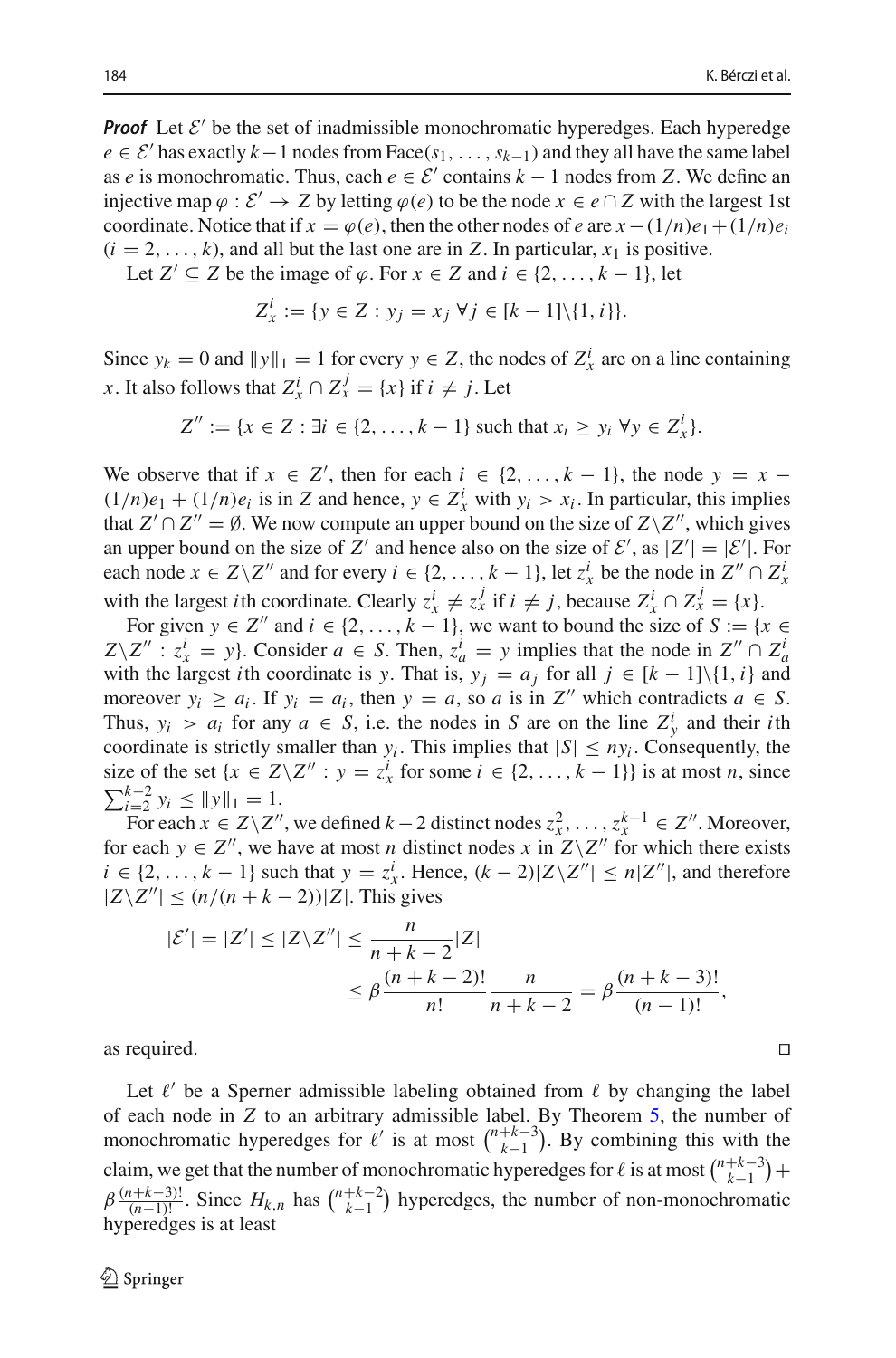$$
\binom{n+k-2}{k-1} - \binom{n+k-3}{k-1} - \beta \frac{(n+k-3)!}{(n-1)!} = \binom{n+k-3}{k-2} - \beta \frac{(n+k-3)!}{(n-1)!}
$$

$$
= \left(\frac{1}{(k-2)!} - \beta\right) \frac{(n+k-3)!}{(n-1)!}.
$$

We note that Theorem [6](#page-12-0) is tight for the extreme cases where  $\beta = 0$  and  $\beta = 0$  $1/(k-2)!$ .

We now derive Lemma [1](#page-8-1) from Theorem [6.](#page-12-0) We restate Lemma 1 for convenience.

**Lemma 1** Let P be a non-opposite cut on  $\Delta_{4,n}$  with  $\alpha(n + 1)(n + 2)$  nodes from *Face*(*s*<sub>1</sub>, *s*<sub>2</sub>, *s*<sub>3</sub>) *labeled as* 1, 2, *or* 3 *for some*  $\alpha \in [0, 1/2]$ *. Then,*  $|\delta(P)| \geq 3\alpha n(n+1)$ *.* 

*Proof* Let  $\ell$  be the labeling of  $\Delta_{4,n}$  obtained from *P* by setting  $\ell(x) = 4$  if  $P(x) = 5$ , and  $\ell(x) = P(x)$  otherwise. This is a labeling with  $(\frac{1}{2} - \alpha)(n+1)(n+2)$  nodes having an inadmissible label, all with label 4. We apply Theorem [6](#page-12-0) with parameters  $k = 4$ ,  $\beta = \frac{1}{2} - \alpha$ , and the labeling  $\ell$ . By the theorem, the number of non-monochromatic hyperedges in  $H_{4,n} = (\Delta_{4,n}, \mathcal{E})$  under labeling  $\ell$  is at least  $\alpha n(n + 1)$ .

We observe that for each hyperedge  $e = \{u_1, u_2, u_3, u_4\} \in \mathcal{E}$ , the subgraph  $G[e]$ induced by the nodes in *e* contains 6 edges. Also, for any two hyperedges  $e_1$  and  $e_2$ , the edges in the induced subgraphs  $G[e_1]$  and  $G[e_2]$  are disjoint as  $e_1$  and  $e_2$  can share at most one node. Moreover, for each non-monochromatic hyperedge  $e \in \mathcal{E}$ , at least 3 edges of *G*[*e*] are in  $\delta$ (*P*). Thus, the number of edges of *G* that are in  $\delta$ (*P*) is at least  $3\alpha n(n + 1)$ .  $3\alpha n(n+1)$ .

#### <span id="page-14-0"></span>**6 Properties of the 3-way cut instance in [\[1\]](#page-22-9)**

In this section, we prove certain properties of the gap instance in [\[1](#page-22-9)]. We will use these properties to prove Lemma [2—](#page-8-0)due to space limitations, we present the proof of Lemma [2](#page-9-0) in the online supplement. Next, we derive Corollary 2 from Lemma [2.](#page-8-0)

#### **6.1 The gap instance in [\[1](#page-22-9)]**

In this section, we summarize the relevant background about the gap instance against non-opposite 3-way cuts designed by Angelidakis et al. [\[1\]](#page-22-9). For our purposes, we scale the costs of their instance by a factor of  $6/5$  as it will be convenient to work with them. We describe this scaled instance now.

Let  $\mathcal{G} = (\Delta_{3,n}, E_{3,n})$  where  $E_{3,n} := \{ xy : x, y \in \Delta_{3,n}, ||x - y||_1 = 2/n \}$ . Their instance is obtained by dividing  $\Delta_{3,n}$  into a middle hexagon  $H := \{x \in \Delta_{3,n} : x_i \leq$ 2/3 ∀ *i* ∈ [3]} and three corner triangles  $T_1, T_2, T_3$ , where  $T_i := \{x \in \Delta_{3,n} : x_i >$ 2/3}. To define the edge costs, we let  $\rho := 3/(5n)$ . The cost of the edges in  $\mathcal{G}[H]$  is  $\rho$ . The cost of the non-boundary edges in  $\mathcal{G}[T_i]$  that are not parallel to the opposite side of  $e^i$  is also  $\rho$ . The cost of the non-boundary edges in  $\mathcal{G}[T_i]$  that are parallel to the opposite side of  $e_i$  are zero. The cost of the boundary edges in  $L_{ij}$  are as follows: the edge closest to  $e^{i}$  has cost  $(n/3)\rho$ , the second closest edge to  $e^{i}$  has cost  $(n/3-1)\rho$ , and

 $\Box$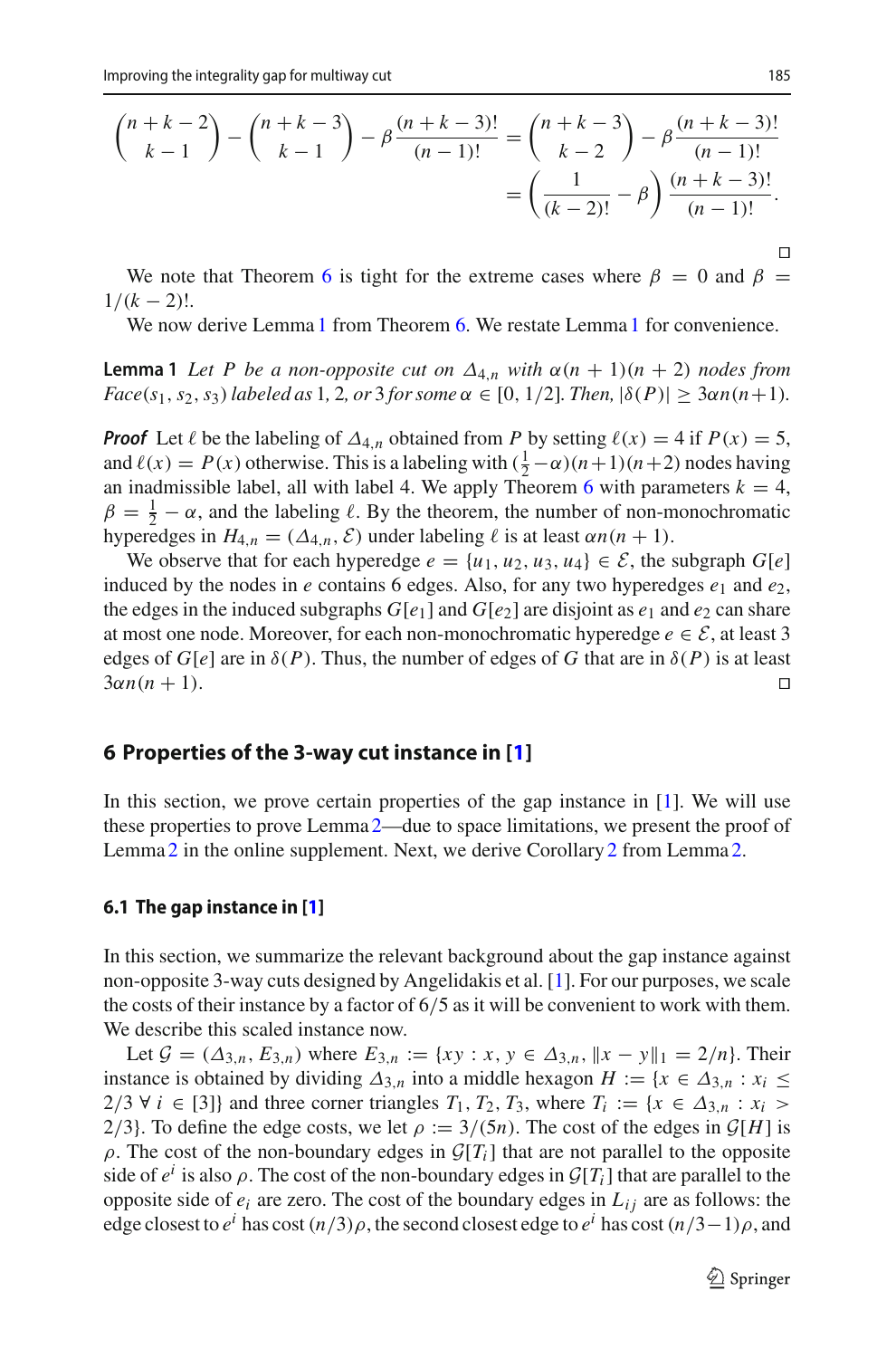<span id="page-15-0"></span>**Fig. 3** The instance in [\[1](#page-22-9)] for  $n = 9$ 



so on. See Fig. [3](#page-15-0) for an example. We will denote the resulting graph with edge-costs as *J*. The cost of a subset *F* of edges on the instance *J* is  $Cost_J(F) := \sum_{e \in F} w(e)$ .

For a subset of edges  $F \subset E_{3,n}$ , let  $\mathcal{G} - F$  denote the graph  $(\Delta_{3,n}, E_{3,n}\backslash F)$ . We need the following two results about their instance. The first result shows that the cost of non-opposite cuts on their instance is at least 1.2.

<span id="page-15-2"></span>**Lemma 3** [\[1\]](#page-22-9) *For every non-opposite cut Q* :  $\Delta_{3,n} \rightarrow$  [4]*, the cost of Q on instance J* is at least  $1.2 - \frac{1}{n}$ .

The second result shows that if we remove a set of edges to ensure that a terminal  $s_i$  cannot reach any node in the opposite side  $V_{jk}$ , then the cost of such a subset of edges is at least 0.4.

<span id="page-15-1"></span>**Lemma 4** *For*  $\{i, j, k\} = [3]$  *and for every subset F of edges in E<sub>3,<i>n*</sub> *such that s<sub>i</sub> cannot reach*  $V_{jk}$  *in*  $G - F$ *, the cost of*  $F$  *on instance*  $J$  *is at least*  $0.4 - (\frac{1}{n})/3$ *.* 

Although Lemma [4](#page-15-1) is not explicitly stated in [\[1](#page-22-9)], its proof appears under Case 1 in the Proof of Lemma 3 of [\[1\]](#page-22-9). The factor 0.4 that we have here is because we scaled their costs by a factor of 6/5.

We next define non-oppositeness as a property of the cut-set as it will be convenient to work with this property for cut-sets rather than for cuts.

**Definition 1** A set  $F \subseteq E_{3,n}$  of edges is a non-opposite cut-set if there is no path from *s*<sub>1</sub> to *V*<sub>23</sub> in  $G - F$ , no path from *s*<sub>2</sub> to *V*<sub>13</sub> in  $G - F$ , and no path from *s*<sub>3</sub> to *V*<sub>12</sub> in  $G - F$ .

We summarize the connection between non-opposite cut-sets and non-opposite cuts.

### **Proposition 2**

(i) *If*  $Q : \Delta_{3,n} \to [4]$  *is a non-opposite cut, then*  $\delta(Q)$  *is a non-opposite cut-set.*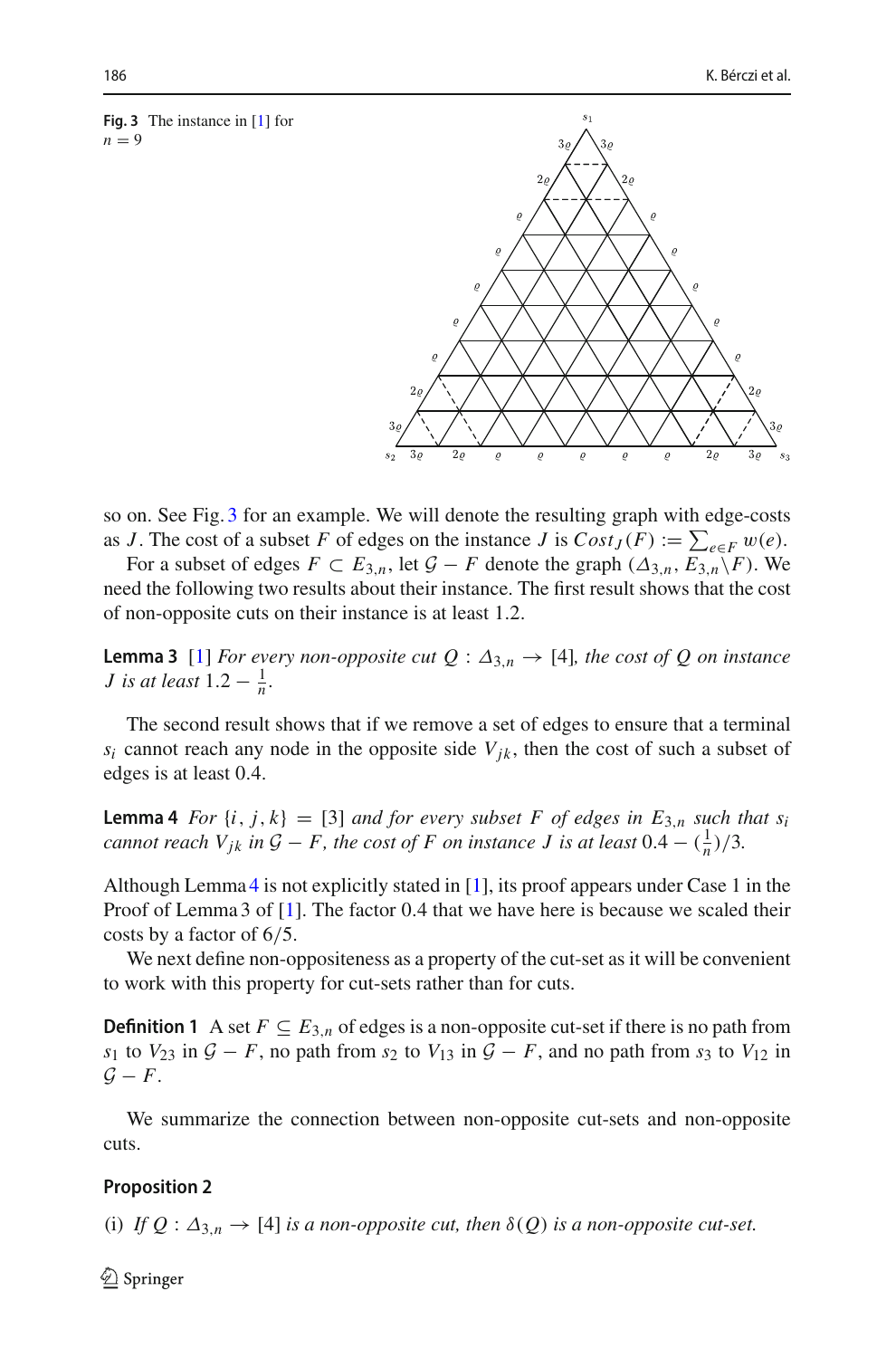- (ii) *For every non-opposite cut-set*  $F \subseteq E_{3,n}$ *, the cost of F on instance J* is at least  $1.2 - \frac{1}{n}$ .
- *Proof* (i) Suppose not. Without loss of generality, suppose there exists a path from  $s_1$ to  $V_{23}$  in  $\mathcal{G} - \delta(Q)$ . Then, by the definition of  $\delta(Q)$ , all nodes of the path have the same label, so there exists a node  $u \in V_{23}$  that is labeled as 1, contradicting the fact that *Q* is a non-opposite cut.
- (ii) Consider a labeling  $L : \Delta_{3,n} \to [4]$  where  $L = i$  if the node v is reachable from terminal  $s_i$  in  $G - F$  and  $L(v) = 4$  if the node v is reachable from none of the three terminals in  $G - F$ . Since F is a non-opposite cut-set, it follows that  $\ell$  is a non-opposite cut. Moreover,  $\delta(L) \subseteq F$ . Therefore, the claim follows by Lemma [3.](#page-15-2)  $\Box$

We defer the proof of Lemma [2](#page-8-0) to the online supplement of this article.

#### **6.2 Proof of Corollary [2](#page-9-0)**

We restate and prove Corollary [2](#page-9-0) now.

**Corollary 2** *Let*  $Q: \Delta_{3,n} \to [4]$  *be a non-opposite cut and n*  $\geq 10$ *. For each i*  $\in [3]$ *, let*

$$
A_i := \begin{cases} \{v \in Closure(R_i) : Q(v) = 4\} & \text{if } \delta(Q) \cap \Gamma_i = \emptyset, \\ \emptyset & \text{otherwise.} \end{cases}
$$

*Then, the cost of Q on J is at least*  $1.2 + 0.4 \sum_{i=1}^{3} |A_i|/n^2 - \frac{5}{2n}$ .

*Proof* Let  $A := A_1 \cup A_2 \cup A_3$ . We will show that  $Cost_J(\delta(A))$  is at least  $0.4 \sum_{i=1}^{3} |A_i|/n^2 - 3/(2n)$  and that there exists a non-opposite cut *Q'* satisfying  $\delta(Q') = \delta(Q) \backslash \delta(A)$ . By Lemma [3,](#page-15-2)  $Cost_J(\delta(Q')) \geq 1.2 - 1/n$  and the corollary follows.

We first show a lower bound on the total cost of the edges in  $\delta(A)$ .

<span id="page-16-0"></span>**Claim 4**  $Cost_J(\delta(A)) \geq 0.4 \sum_{i=1}^{3} |A_i|/n^2 - \frac{3}{2n}$ .

*Proof* We will consider a specific non-opposite non-fragmenting cut to give a lower bound on the cost of  $\delta(A)$  on *J*. Let  $Q_0$  be defined as follows (see Fig. [4\)](#page-17-0):

$$
Q_0(x) := \begin{cases} 1 & \text{if } x_1 \ge 1/2, \\ 2 & \text{if } x_1 < 1/2, x_2 \ge 1/2, \\ 3 & \text{otherwise.} \end{cases}
$$

Then, each edge in  $\delta(Q_0)$  has a cost of 1.2/(2*n*) and the number of edges in  $\delta(Q_0)$ is  $2n + 1$ . Hence,  $Cost_J(\delta(Q_0)) \leq 1.2 + 1/(2n)$ . Moreover,  $Q_0$  is a non-opposite non-fragmenting cut. We now combine  $\delta(A)$  and  $\delta(Q_0)$  into a single cut by defining

$$
Q'_0(x) := \begin{cases} Q_0(x) & \text{if } x \notin A, \\ 4 & \text{otherwise.} \end{cases}
$$

 $\mathcal{L}$  Springer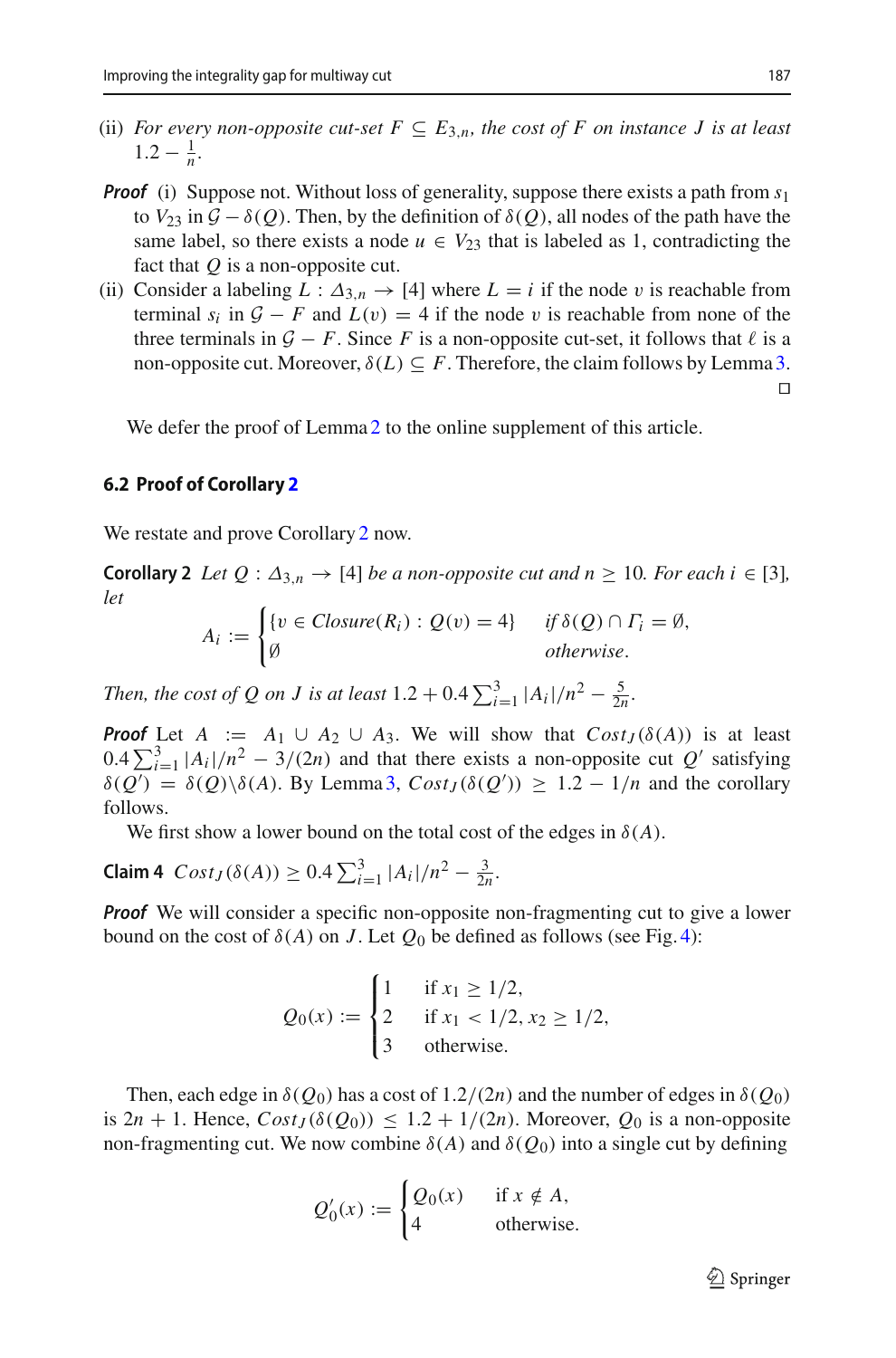#### <span id="page-17-0"></span>**Fig. 4** The labeling *Q*0

 $\mathcal{O}$  $\rho$  $2\rho$  $3<sub>o</sub>$ We observe that  $Q'_0$  is a non-opposite cut as it is obtained from a non-opposite cut by relabeling a subset of nodes that lie in the strict interior of  $\text{Closure}(R_i)$  as 4.

 $s_1$ 

As  $A_i \neq \emptyset$  implies  $\delta(A_i) \cap \Gamma_i = \emptyset$ , we have that  $\delta(Q'_0)$  intersects each side of the triangle the same number of times as  $\delta(Q_0)$ . That is,  $Q'_0$  is also a non-fragmenting cut. Therefore, we can apply Lemma [2](#page-8-0) for  $Q'_0$ . The number of nodes labeled by  $Q'_0$ as 4 is exactly |*A*|. Hence,

$$
Cost_J(\delta(Q'_0)) \ge 1.2 - \frac{1}{n} + 0.4 \frac{|A|}{n^2}.
$$

By  $Q_0(v) = i$  for each  $v \in \text{Closure}(R_i)$  and by  $\delta(A_i) \cap \Gamma_i = \emptyset$  for  $i \in [3]$ , we have  $\delta(Q'_0) = \delta(A) \cup \delta(Q_0)$ , implying

$$
Cost_J(\delta(A)) + Cost_J(\delta(Q_0)) \ge Cost_J(\delta(A) \cup \delta(Q_0))
$$
  
=  $Cost_J(\delta(Q'_0)) \ge 1.2 - \frac{1}{n} + 0.4\frac{|A|}{n^2}.$ 

We recall that  $Cost_J(\delta(Q_0)) \le 1.2 + 1/(2n)$ . Hence,  $Cost_J(\delta(A)) \ge 0.4|A|/n^2 - 3/(2n)$ .  $3/(2n)$ .

Let  $K \subseteq [3]$  denote the set of indices *i* for which  $\delta(Q) \cap \Gamma_i = \emptyset$  and let  $Q'$  be a labeling obtained from *Q* by setting

$$
Q'(v) := \begin{cases} i & \text{if } v \in \text{Closure}(R_i) \text{ for some } i \in K, \\ Q(v) & \text{otherwise.} \end{cases}
$$

<span id="page-17-1"></span>**Claim 5** *Q is a non-opposite cut with*

$$
Cost_J(\delta(Q')) \le Cost_J(\delta(Q)) - Cost_J(\delta(A)).
$$

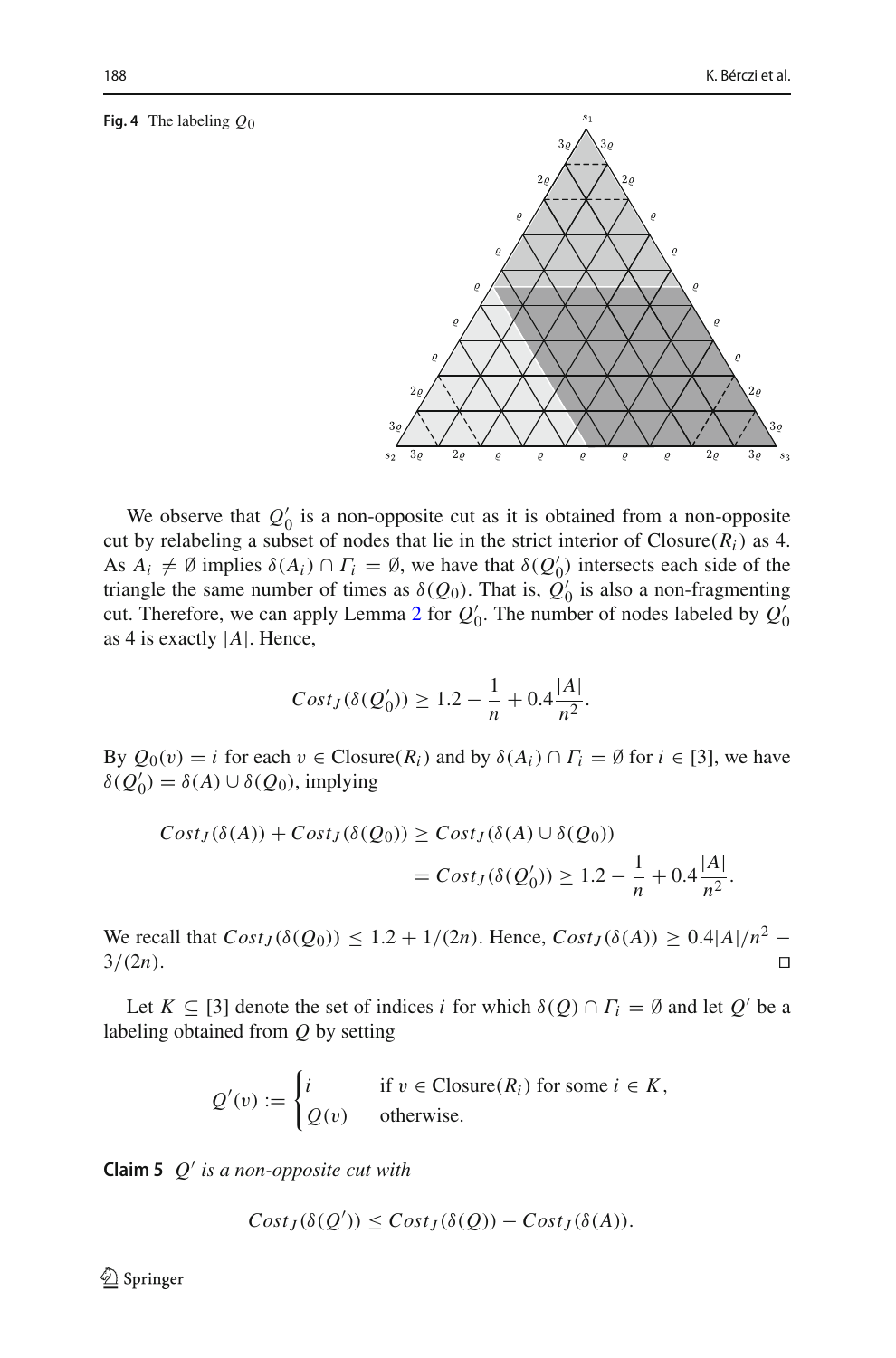*Proof* The cut *Q* is non-opposite and  $Q'(v) \in \text{Support}(v)$  for each relabeled node v, hence *Q'* is also a non-opposite cut. For any index  $i \in K$ ,  $\delta(Q) \cap \Gamma_i = \emptyset$  implies  $O(v) = i$  for  $v \in R_i$ . Thus, we have  $\delta(O') \subseteq \delta(O) \setminus \delta(A)$  and the claim follows.  $\Box$  $Q(v) = i$  for  $v \in R_i$ . Thus, we have  $\delta(Q') \subseteq \delta(Q) \backslash \delta(A)$  and the claim follows.  $\Box$ 

As  $Q'$  is a non-opposite cut, Lemma [3](#page-15-2) implies  $Cost_J(\delta(Q')) \geq 1.2 - 1/n$ . By  $\text{Claim 4, } Cost_J(\delta(A)) \geq 0.4 \sum_{i=1}^3 |A_i|/n^2 - 3/(2n).$  $\text{Claim 4, } Cost_J(\delta(A)) \geq 0.4 \sum_{i=1}^3 |A_i|/n^2 - 3/(2n).$  $\text{Claim 4, } Cost_J(\delta(A)) \geq 0.4 \sum_{i=1}^3 |A_i|/n^2 - 3/(2n).$  These together with Claim [5](#page-17-1) imply that  $Cost_J(\delta(Q)) \geq 1.2 - 5/(2n) + 0.4 \sum_{i=1}^{3} |A_i|/n^2$ , finishing the proof of the corollary.  $\square$ 

# **7 Limitations of our instances**

In this section, we will show two results. In Sect. [7.1,](#page-18-0) we will show that instances  $I_1$ , *I*<sup>2</sup> and *I*<sup>4</sup> are insufficient to obtain a gap better than 1.2. This result also motivates our choice of instance  $I_3$ . In Sect. [7.2,](#page-19-0) we will show that instances  $I_1$ ,  $I_2$ ,  $I_3$  and  $I_4$ are insufficient to obtain a gap better than 1.20067, thus exhibiting a limitation of our choice of instance *I*3.

### <span id="page-18-0"></span>**7.1 Insufficiency of instances** *I***1,** *I***<sup>2</sup> and** *I***<sup>4</sup> to beat 1***.***2**

In this section, we will show that convex combinations of instances  $I_1$ ,  $I_2$  and  $I_4$  are insufficient to obtain an instance which has gap larger than 1.2 against non-opposite cuts. For this, we will exhibit two non-opposite cuts *P* and *P* such that at least one of them will have cost at most 1.2 in every convex combination of instances  $I_1$ ,  $I_2$  and  $I_4$ .

1. Consider the cut  $Q_0$  in  $\Delta_{3,n}$  defined in the proof of Claim [4.](#page-16-0) Extend it to a cut *P* in  $\Delta_{4,n}$  as follows:

$$
P(x) := \begin{cases} Q_0(x) & \text{if } x_4 = 0, \\ 4 & \text{if } x_4 > 0. \end{cases}
$$

Then, *P* is a non-opposite cut with the cost of *P* on  $I_1$ ,  $I_2$  and  $I_4$  being  $1.2+O(1/n)$ , 1 and  $1.5 + O(1/n^2)$  respectively. Hence, the cost of *P* on the convex combination  $\lambda_1 I_1 + \lambda_2 I_2 + \lambda_4 I_4$  is at most  $1.2\lambda_1 + \lambda_2 + 1.5\lambda_4 + O(1/n)$ .

2. Consider the cut  $P'$  in  $\Delta_{4,n}$  defined as follows:

$$
P'(x) := \begin{cases} i & \text{if } x = e^i, \\ 5 & \text{otherwise.} \end{cases}
$$

Then,  $P'$  is a non-opposite cut with the costs of  $P'$  on  $I_1$ ,  $I_2$  and  $I_4$  being 1.2, 2 and  $O(1/n^2)$  respectively. Hence, the cost of  $P'$  on the convex combination  $\lambda_1 I_1 + \lambda_2 I_2 + \lambda_4 I_4$  is at most  $1.2\lambda_1 + 2\lambda_2 + O(1/n^2)$ .

Consequently, for every convex combination defined by  $\lambda_1$ ,  $\lambda_2$ ,  $\lambda_4$ , there exists a nonopposite cut whose cost on the convex combination instance  $\lambda_1 I_1 + \lambda_2 I_2 + \lambda_4 I_4$  is at most

$$
\min\{1.2\lambda_1 + \lambda_2 + 1.5\lambda_4, 1.2\lambda_1 + 2\lambda_2\} + O(1/n).
$$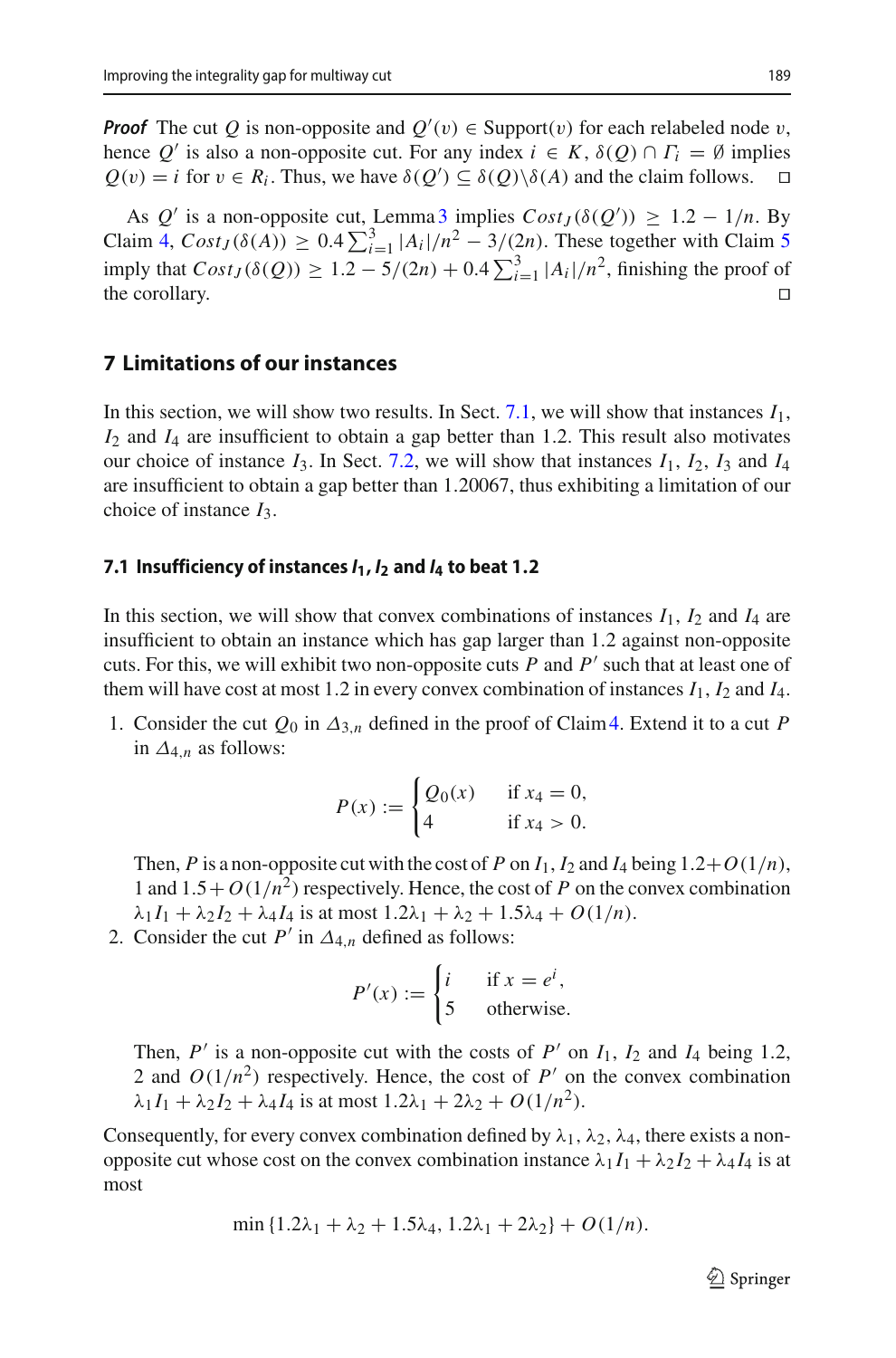The following claim shows that the above expression is at most  $1.2 + O(1/n^2)$  for every convex combination.

**Claim 6** *For every*  $\lambda_1, \lambda_2, \lambda_4 > 0$  *with*  $\lambda_1 + \lambda_2 + \lambda_4 = 1$ *, we have* 

$$
\min\{1.2\lambda_1 + \lambda_2 + 1.5\lambda_4, 1.2\lambda_1 + 2\lambda_2\} \le 1.2.
$$

*Proof* For the sake of contradiction, suppose that the claim is false. Then, both expressions are greater than 1.2.

- 1. We have  $1.2\lambda_1 + \lambda_2 + 1.5\lambda_4 > 1.2$  which implies that  $\lambda_2 + 1.5\lambda_4 > 1.2(1-\lambda_1) =$  $1.2\lambda_2 + 1.2\lambda_4$ . Hence,  $3\lambda_4 > 2\lambda_2$ .
- 2. We have  $1.2\lambda_1+2\lambda_2 > 1.2$ , which implies that  $2\lambda_2 > 1.2(1-\lambda_1) = 1.2\lambda_2+1.2\lambda_4$ . Hence,  $2\lambda_2 > 3\lambda_4$ , a contradiction.

 $\Box$ 

We emphasize that instance  $I_3$  is constructed specifically to boost the cost against the non-opposite cut *P* .

#### <span id="page-19-0"></span>7.2 Limitation of instances  $I_1$ ,  $I_2$ ,  $I_3$ , and  $I_4$

In this section, we will show that convex combinations of instances  $I_1$ ,  $I_2$ ,  $I_3$ , and *I*<sup>4</sup> are insufficient to obtain an instance which has gap larger than 1.20067 against non-opposite cuts.

*Proof of Theorem* [4](#page-8-3) To show this, we exhibit three non-opposite cuts  $P_1$ ,  $P_2$  and  $P_3$ such that at least one of them will have cost at most  $1.20067 + O(1/n)$  in every convex combination of instances  $I_1$ ,  $I_2$ ,  $I_3$ , and  $I_4$ .

- 1.  $P_1$  is same as the non-opposite cut  $P$  defined in Sect. [7.1.](#page-18-0) The cost of  $P_1$  on instances  $I_1$ ,  $I_2$ ,  $I_3$ , and  $I_4$  are  $1.2 + O(1/n)$ , 1, 0, and  $1.5 + O(1/n^2)$  respectively. Consequently, the cost of  $P_1$  on the convex combination  $\lambda_1 I_1 + \lambda_2 I_2 + \lambda_3 I_3 + \lambda_4 I_4$ is at most  $1.2\lambda_1 + \lambda_2 + 1.5\lambda_4 + O(1/n)$ .
- 2.  $P_2$  is same as the non-opposite cut  $P'$  defined in Sect. [7.1.](#page-18-0) The cost of  $P_2$  on  $I_1$ ,  $I_2$ ,  $I_3$ , and  $I_4$  are 1.2, 2, 6/9*c*, and  $O(1/n^2)$  respectively. Consequently, the cost of  $P_2$  on the convex combination  $\lambda_1 I_1 + \lambda_2 I_2 + \lambda_3 I_3 + \lambda_4 I_4$  is at most  $1.2\lambda_1 + 2\lambda_2 + \frac{6}{9c}\lambda_3 + O(1/n^2).$
- 3. Let  $P_3$  be defined as follows:

$$
P_3(x) := \begin{cases} 4 & \text{if } x = e^4, \\ i & \text{if } x_4 = 0, x_i \ge 1 - c, i \in \{1, 2, 3\}, \\ 5 & \text{otherwise.} \end{cases}
$$

Then,  $P_3$  is a non-opposite cut with the cost of  $P_3$  on  $I_2$ ,  $I_3$ , and  $I_4$  being 2, 0, and  $9c^2/2 + O(1/n)$  respectively. Moreover, if  $c < 1/9$ , then cost of  $P_3$  on  $I_1$  is 1.2. Hence, if  $c < 1/9$ , then the cost of  $P_3$  on the convex combination  $\lambda_1 I_1 + \lambda_2 I_2 + \lambda_3 I_3 + \lambda_4 I_4$  is at most  $1.2\lambda_1 + 2\lambda_2 + (9c^2/2)\lambda_4 + O(1/n)$ .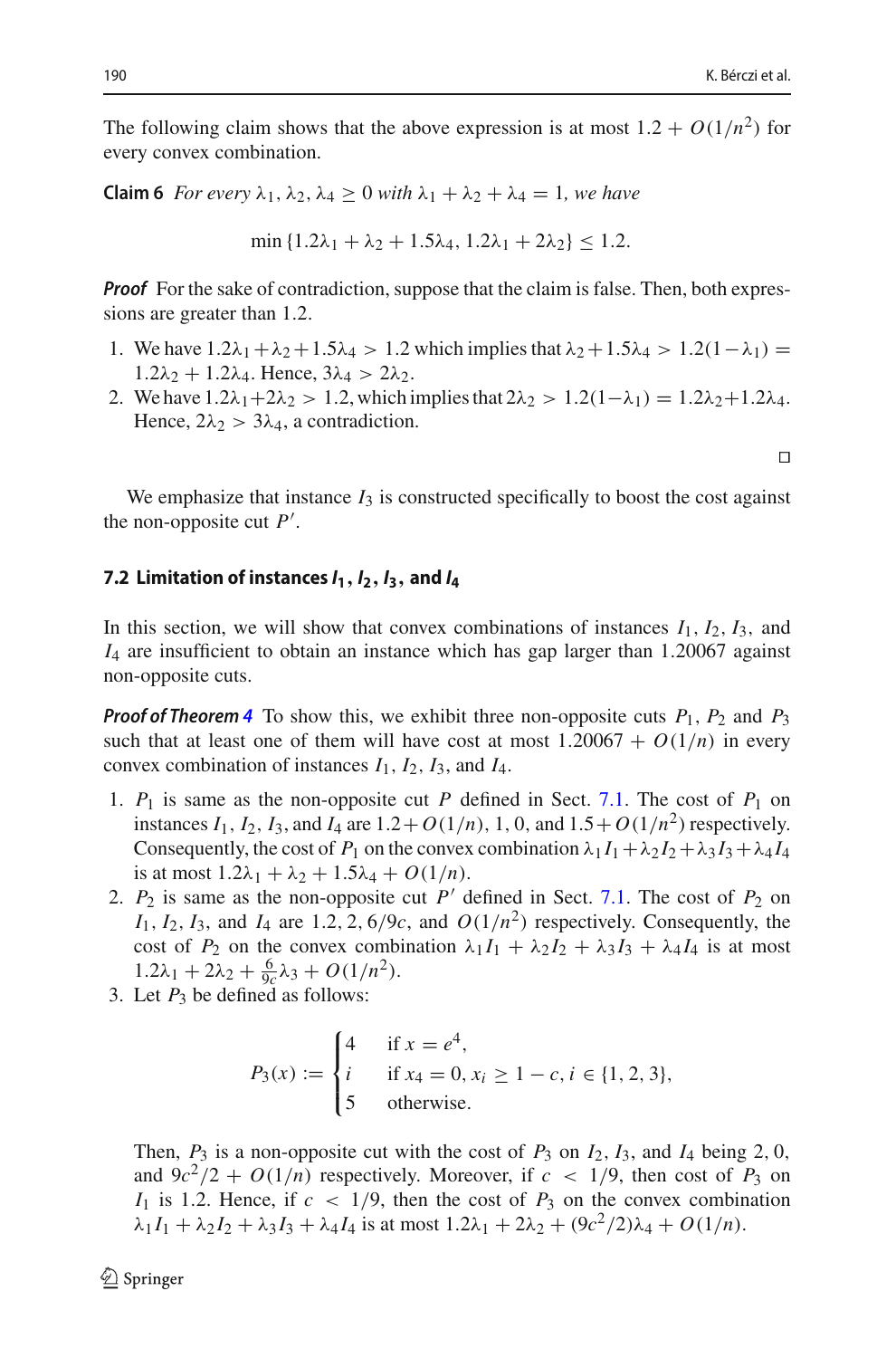Consequently, there exists a non-opposite cut on instance  $\lambda_1 I_1 + \lambda_2 I_2 + \lambda_3 I_3 + \lambda_4 I_4$ whose cost is at most

$$
\min\left\{1.2\lambda_1 + \lambda_2 + 1.5\lambda_4, 1.2\lambda_1 + 2\lambda_2 + \frac{6}{9c}\lambda_3\right\} + O(1/n) \text{ if } c \ge 1/9 \text{ and}
$$
\n
$$
\min\left\{1.2\lambda_1 + \lambda_2 + 1.5\lambda_4, 1.2\lambda_1 + 2\lambda_2 + \frac{6}{9c}\lambda_3, 1.2\lambda_1 + 2\lambda_2 + \frac{9c^2}{2}\lambda_4\right\}
$$
\n
$$
+ O(1/n) \text{ if } c < 1/9.
$$

The following claim shows that the above terms are at most  $1.20067 + O(1/n)$  for every convex combination, thus completing the proof of the theorem. every convex combination, thus completing the proof of the theorem.

**Claim 7** *For every*  $\lambda_1, \lambda_2, \lambda_3, \lambda_4 > 0$  *with*  $\lambda_1 + \lambda_2 + \lambda_3 + \lambda_4 = 1$ *, we have* 

- *1*. min  $\left\{ 1.2\lambda_1 + \lambda_2 + 1.5\lambda_4, 1.2\lambda_1 + 2\lambda_2 + \frac{6}{9c}\lambda_3 \right\} \le 1.2$  *if*  $c \ge 1/9$ *, and*
- 2. min  $\left\{ 1.2\lambda_1 + \lambda_2 + 1.5\lambda_4, 1.2\lambda_1 + 2\lambda_2 + \frac{6}{9c}\lambda_3, 1.2\lambda_1 + 2\lambda_2 + \frac{9c^2}{2}\lambda_4 \right\}$ 1.200<sup> $\frac{1}{67}$  *if*  $c < 1/9$ .</sup>

*Proof* Minimum of a set of values is at most the convex combination of the values.

1. Suppose  $c \geq 1/9$ . Then,

$$
\min\left\{1.2\lambda_1 + \lambda_2 + 1.5\lambda_4, 1.2\lambda_1 + 2\lambda_2 + \frac{6}{9c}\lambda_3\right\}
$$
  
\n
$$
\leq 0.8(1.2\lambda_1 + \lambda_2 + 1.5\lambda_4) + 0.2\left(1.2\lambda_1 + 2\lambda_2 + \frac{6}{9c}\lambda_3\right)
$$
  
\n
$$
= 1.2\lambda_1 + 1.2\lambda_2 + 1.2\lambda_4 + \frac{1.2}{9c}\lambda_3
$$
  
\n
$$
\leq 1.2\lambda_1 + 1.2\lambda_2 + 1.2\lambda_4 + 1.2\lambda_3
$$
 (since  $c \geq 1/9$ )  
\n
$$
= 1.2.
$$

The last equality above is because  $\lambda_1 + \lambda_2 + \lambda_3 + \lambda_4 = 1$ . 2. Suppose  $c < 1/9$ . Let

$$
\beta := \max \left\{ \frac{3 - 9c^2/2}{2.5 - 9c^2/2 + 27c^3/4} : 0 \le c < \frac{1}{9} \right\}.
$$

Then, it is straightforward to verify that  $1.2 \le \beta \le 1.20067$ . For  $c < 1/9$ , it follows that  $\beta(1 - 3c/2) \ge 1$ . Hence, the multipliers  $(2 - \beta)$ ,  $3c\beta/2$ ,  $\beta - 3c\beta/2 - 1$  are non-negative and sum to one. Therefore,

$$
\min\left\{1.2\lambda_1 + \lambda_2 + 1.5\lambda_4, 1.2\lambda_1 + 2\lambda_2 + \frac{6}{9c}\lambda_3, 1.2\lambda_1 + 2\lambda_2 + \frac{9c^2}{2}\lambda_4\right\}
$$
  

$$
\leq (2 - \beta)(1.2\lambda_1 + \lambda_2 + 1.5\lambda_4) + \left(\frac{3c\beta}{2}\right)\left(1.2\lambda_1 + 2\lambda_2 + \frac{6}{9c}\lambda_3\right)
$$

<sup>2</sup> Springer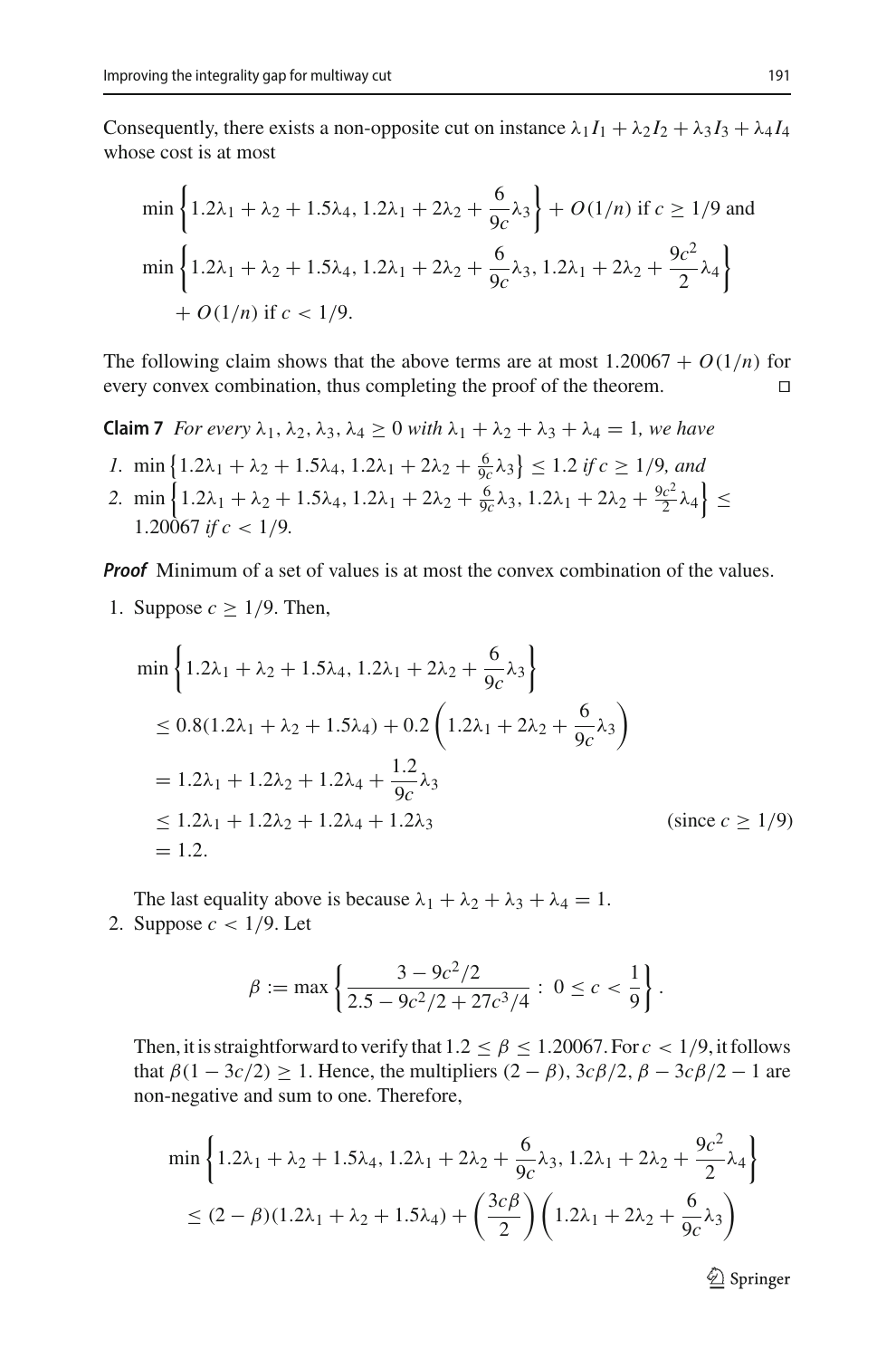$$
+\left(\beta - \frac{3c\beta}{2} - 1\right) \left(1.2\lambda_1 + 2\lambda_2 + \frac{9c^2}{2}\lambda_4\right)
$$
  
= 1.2\lambda\_1 + \beta\lambda\_2 + \beta\lambda\_3 + \left(3 - \frac{9c^2}{2} - \beta\left(1.5 - \frac{9c^2}{2} + \frac{27c^3}{4}\right)\right)\lambda\_4  
 $\leq$  1.2\lambda\_1 + \beta\lambda\_2 + \beta\lambda\_3 + \beta\lambda\_4  
 $\leq \beta$   
 $\leq$  1.20067. (2)

Inequality [\(1\)](#page-21-0) follows from the definition of  $\beta$  and inequality [\(2\)](#page-21-1) follows from the fact that  $1.2 \leq \beta$  and  $\lambda_1 + \lambda_2 + \lambda_3 + \lambda_4 = 1$ .

<span id="page-21-1"></span><span id="page-21-0"></span> $\Box$ 

# **8 Conclusion**

In this work, we improve the integrality gap of the CKR relaxation for multiway cut to 1.20016. This immediately implies that multiway cut does not admit a (1.20016 −  $\epsilon$ )-approximation for any constant  $\epsilon > 0$  assuming the unique games conjecture. Our main contribution is a 3-dimensional instance that has a gap of 1.20016 against non-opposite cuts. Our 3-dimensional instance is a convex combination of a uniform 3-dimensional instance and carefully constructed 2-dimensional instances. We are able to analyze the integrality gap of the convex combination by generalizing a result on Sperner admissible labelings due to Mirzakhani and Vondrák. Moreover, we illustrate the limitations of our ingredient instances in the convex combination by showing that there exist non-opposite cuts that achieve a factor of 1.20067 for every convex combination of our four instances.

We note that our generalized result on Sperner admissible labelings holds for arbitrary dimensions. We believe that this generalized result could be helpful in improving the integrality gap further. In particular, it would be interesting to find the best possible gap that can be achieved using 3-dimensional instances against non-opposite cuts. We note that Angeledakis, Makarychev, and Manurangsi's gap instance achieve the best possible gap for 2-dimensional instances against non-opposite cuts [\[1](#page-22-9)]. A natural approach towards constructing the best possible 3-dimensional gap instance against non-opposite cuts is to consider alternative 2-dimensional instances in the convex combination instead of the ones that we use in our construction.

**Acknowledgements** Kristóf Bérczi was supported by the János Bolyai Research Fellowship of the Hungarian Academy of Sciences and by the ÚNKP-18-4 New National Excellence Program of the Ministry of Human Capacities. Karthik is supported by NSF grants CCF-1907937 and CCF-1814613. Tamás was supported by the Hungarian National Research, Development and Innovation Office – NKFIH grant K120254. Vivek was supported by the NSF Grant CCF-1319376. Projects No. NKFI-128673 and No. ED\_18-1-2019- 0030 (Application-specific highly reliable IT solutions) have been implemented with the support provided from the National Research, Development and Innovation Fund of Hungary, financed under the FK\_18 and the Thematic Excellence Programme funding schemes, respectively.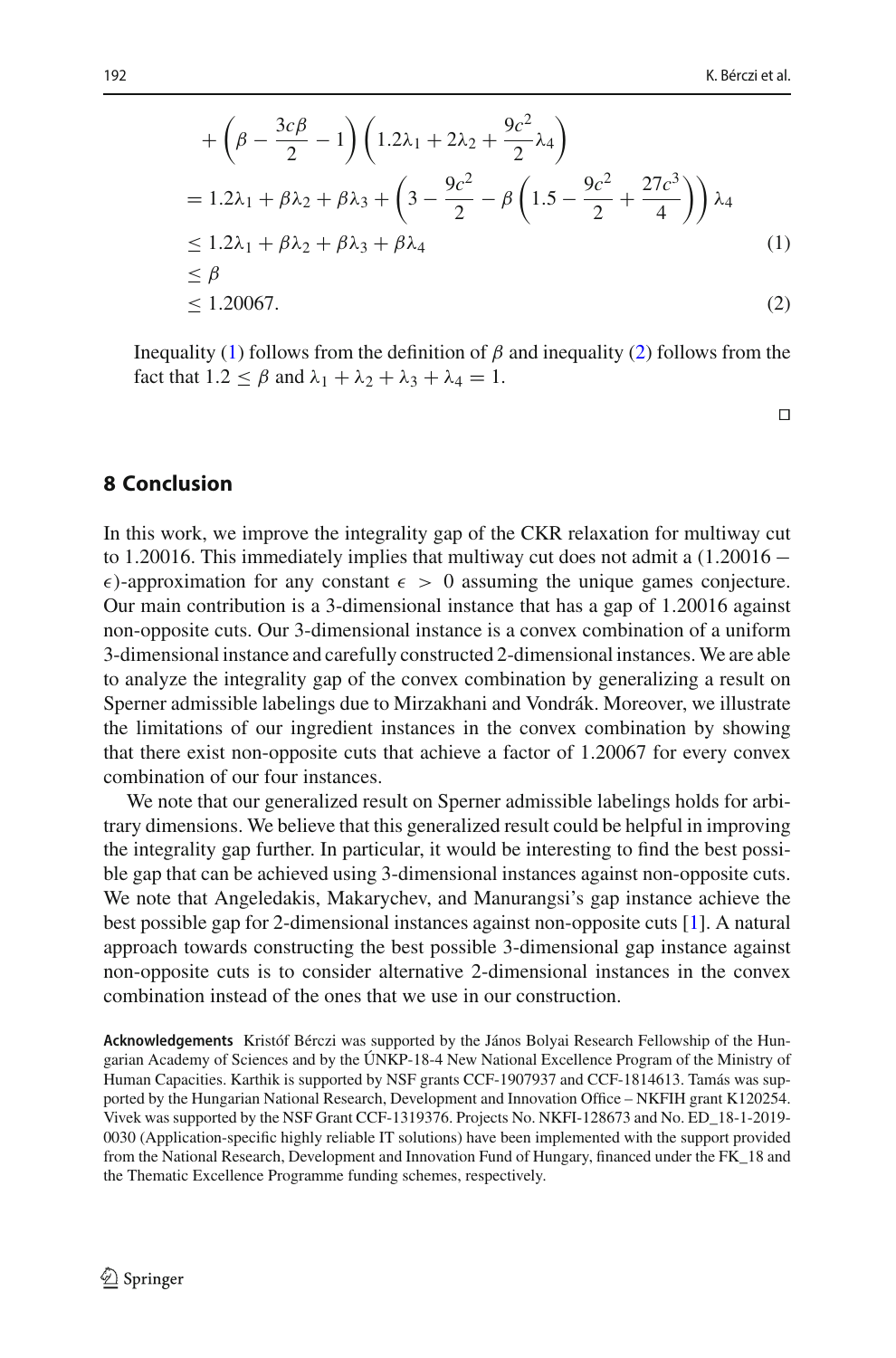### **References**

- <span id="page-22-9"></span>1. Angelidakis, H., Makarychev, Y., Manurangsi, P.: An improved integrality gap for the Călinescu-Karloff–Rabani relaxation for multiway cut. In: Integer Programming and Combinatorial Optimization, IPCO, pp. 39–50 (2017)
- <span id="page-22-4"></span>2. Buchbinder, N., Naor, J., Schwartz, R.: Simplex partitioning via exponential clocks and the multiway cut problem. In: Proceedings of the Forty-Fifth Annual ACM Symposium on Theory of Computing, STOC, pp. 535–544 (2013)
- <span id="page-22-5"></span>3. Buchbinder, N., Schwartz, R.,Weizman, B.: Simplex transformations and the multiway cut problem. In: Proceedings of the Twenty-Eighth Annual ACM-SIAM Symposium on Discrete Algorithms, SODA, pp. 2400–2410 (2017)
- <span id="page-22-1"></span>4. Călinescu, G., Karloff, H., Rabani, Y.: An improved approximation algorithm for multiway cut. J. Comput. Syst. Sci. **60**(3), 564–574 (2000)
- <span id="page-22-2"></span>5. Cheung, K., Cunningham, W., Tang, L.: Optimal 3-terminal cuts and linear programming. Math. Program. **106**(1), 1–23 (2006)
- <span id="page-22-0"></span>6. Dahlhaus, E., Johnson, D., Papadimitriou, C., Seymour, P., Yannakakis, M.: The complexity of multiterminal cuts. SIAM J. Comput. **23**(4), 864–894 (1994)
- <span id="page-22-8"></span>7. Freund, A., Karloff, H.: A lower bound of  $8/(7+1/(k-1))$  on the integrality ratio of the Călinescu– Karloff–Rabani relaxation for multiway cut. Inf. Process. Lett. **75**(1), 43–50 (2000)
- <span id="page-22-3"></span>8. Karger, D., Klein, P., Stein, C., Thorup, M., Young, N.: Rounding algorithms for a geometric embedding of minimum multiway cut. Math. Oper. Res. **29**(3), 436–461 (2004)
- <span id="page-22-7"></span>9. Manokaran, R., Naor, J., Raghavendra, P., Schwartz, R.: SDP gaps and UGC hardness for multiway cut, 0-extension, and metric labeling. In: Proceedings of the Fortieth Annual ACM Symposium on Theory of Computing, STOC, pp. 11–20 (2008)
- <span id="page-22-10"></span>10. Mirzakhani, M., Vondrák, J.: Sperner's colorings, hypergraph labeling problems and fair division. In: Proceedings of the Twenty-Sixth Annual ACM-SIAM Symposium on Discrete Algorithms, SODA, pp. 873–886 (2015)
- <span id="page-22-6"></span>11. Sharma, A., Vondrák, J.: Multiway cut, pairwise realizable distributions, and descending thresholds. In: Proceedings of the Forty-Sixth Annual ACM Symposium on Theory of Computing, STOC, pp. 724–733 (2014)

**Publisher's Note** Springer Nature remains neutral with regard to jurisdictional claims in published maps and institutional affiliations.

# **Affiliations**

# **Kristóf Bérczi<sup>1</sup> · Karthekeyan Chandrasekaran<sup>2</sup> · Tamás Király1 · Vivek Madan3**

Kristóf Bérczi berkri@cs.elte.hu

Tamás Király tkiraly@cs.elte.hu

Vivek Madan vmadan7@illinois.edu

- <sup>1</sup> MTA-ELTE Egerváry Research Group, Department of Operations Research, Eötvös Loránd University, Budapest, Hungary
- <sup>2</sup> University of Illinois, Urbana-Champaign, Champaign, USA
- <sup>3</sup> Georgia Institute of Technology, Atlanta, USA